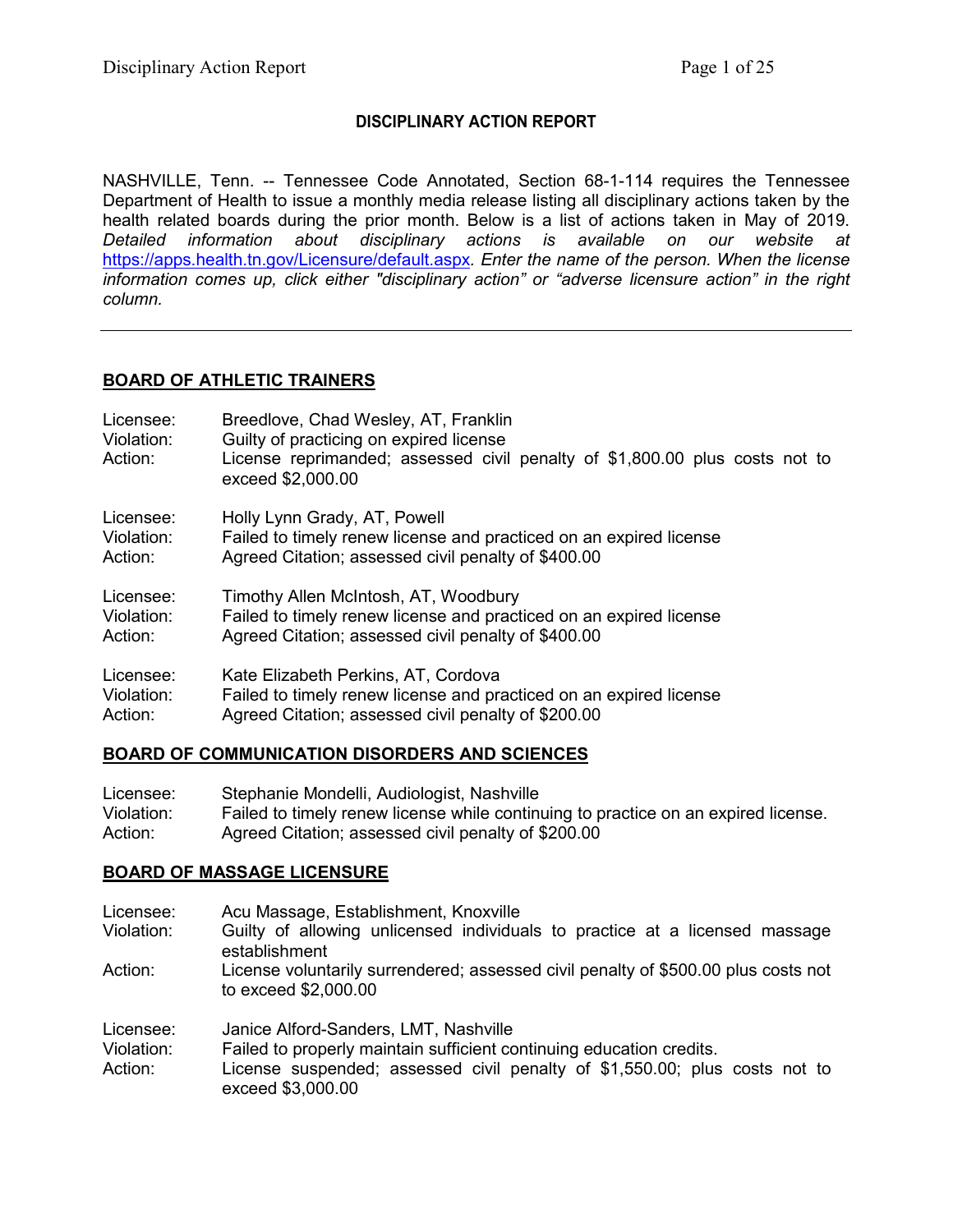| Licensee:<br>Violation:            | Thomas Bettini, LMT, Kingsport<br>Guilty of practicing as a licensed massage therapist in an unlicensed massage<br>establishment                                                                                              |
|------------------------------------|-------------------------------------------------------------------------------------------------------------------------------------------------------------------------------------------------------------------------------|
| Action:                            | License placed on probation; assessed civil penalty of \$100.00 plus costs not to<br>exceed \$1,000.00                                                                                                                        |
| Licensee:<br>Violation:            | Terry Biggers, LMT, Tellico Plains<br>Guilty of practicing as a licensed massage therapist in an unlicensed massage<br>establishment                                                                                          |
| Action:                            | License placed on probation; assessed civil penalty of \$200.00 plus costs not to<br>exceed \$1,000.00                                                                                                                        |
| Licensee:<br>Violation:<br>Action: | Tarsha Yvette Blaylock, LMT, Memphis<br>Failed to properly maintain sufficient continuing education credits.<br>Agreed Citation; assessed civil penalty of \$475.00                                                           |
| Licensee:<br>Violation:<br>Action: | Donald Campbell, Jr., LMT, Old Hickory<br>Guilty of practicing massage on an expired license.<br>License reprimanded placed on probation; assessed civil penalty of \$2,100.00<br>plus costs not to exceed \$2,000.00         |
| Licensee:<br>Violation:<br>Action: | Debra Drue Carter, LMT, Mount Carmel<br>Failed to properly maintain sufficient continuing education credits.<br>Agreed Citation; assessed civil penalty of \$300.00                                                           |
| Licensee:<br>Violation:<br>Action: | Ann Younger Classon, LMT, Chattanooga<br>Failed to properly maintain sufficient continuing education credits.<br>Agreed Citation; assessed civil penalty of \$775.00                                                          |
| Licensee:<br>Violation:<br>Action: | Kimberly Lynn Davis<br>Failed to properly maintain sufficient continuing education credits.<br>License suspended with continuing education terms; assessed civil penalty of<br>\$1,550.00 plus costs not to exceed \$3,000.00 |
| Licensee:<br>Violation:            | Deborah Dinkens, LMT, Athens<br>Guilty of practicing as a licensed massage therapist in an unlicensed massage<br>establishment                                                                                                |
| Action:                            | License placed on probation; assessed civil penalty of \$200.00 plus costs not to<br>exceed \$1,000.00.                                                                                                                       |
| Licensee:<br>Violation:<br>Action: | Huiping Ding, LMT, Maryville<br>Guilty of practicing massage prior to becoming licensed.<br>License voluntarily retired; assessed costs not to exceed \$1,000.00                                                              |
| Licensee:<br>Violation:<br>Action: | Michael De'Metris Goines, LMT, Manchester<br>Failed to properly maintain sufficient continuing education credits.<br>Agreed Citation; assessed civil penalty of \$775.00                                                      |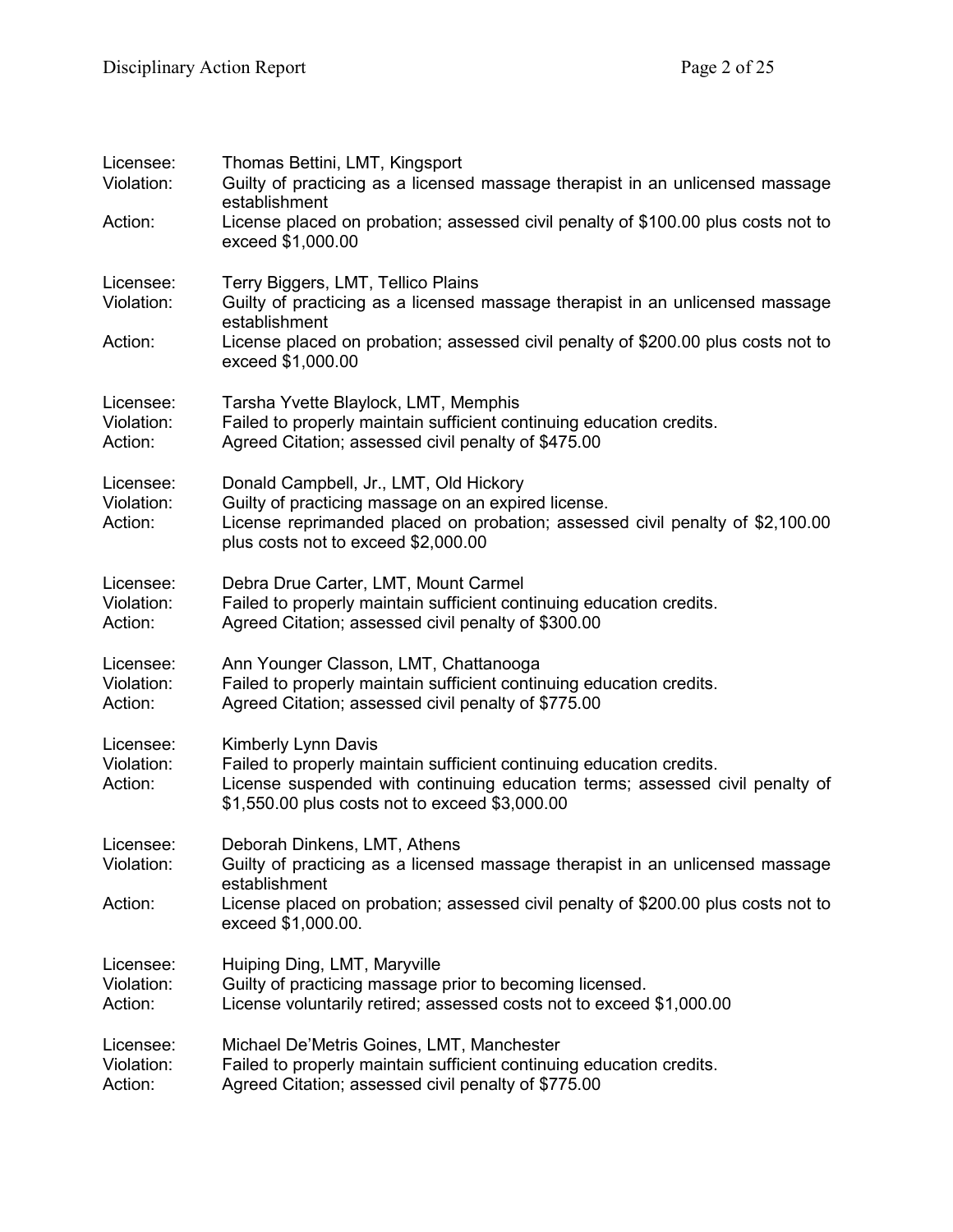| Licensee:<br>Violation:<br>Action: | Andrea Edwards, LMT, Nickelsville, Virginia<br>Guilty of operating and practicing as a licensed massage therapist in an<br>unlicensed massage establishment<br>License placed on probation; assessed civil penalty of \$4,500.00 plus costs not<br>to exceed \$2,000.00. |
|------------------------------------|--------------------------------------------------------------------------------------------------------------------------------------------------------------------------------------------------------------------------------------------------------------------------|
| Licensee:<br>Violation:<br>Action: | Foot Spa, Establishment, Nashville<br>Guilty of employing, allowing or permitting any unlicensed person to perform<br>massage in a massage establishment.<br>License revoked; assessed civil penalty of \$2,000.00 plus costs not to exceed<br>\$3,000.00                |
| Licensee:                          | Beverly L. Gray, LMT, Franklin                                                                                                                                                                                                                                           |
| Violation:                         | Failed to properly maintain sufficient continuing education credits.                                                                                                                                                                                                     |
| Action:                            | Agreed Citation; assessed civil penalty of \$250.00                                                                                                                                                                                                                      |
| Licensee:                          | Janine Marie Gray, LMT, Crossville                                                                                                                                                                                                                                       |
| Violation:                         | Failed to timely renew license and practiced on an expired license.                                                                                                                                                                                                      |
| Action:                            | Agreed Citation; assessed civil penalty of \$200.00                                                                                                                                                                                                                      |
| Licensee:                          | Leslie Beth Guimaraes, LMT, Nashville                                                                                                                                                                                                                                    |
| Violation:                         | Failed to timely renew the license and practiced on expired license.                                                                                                                                                                                                     |
| Action:                            | Agreed Citation; assessed civil penalty of \$850.00                                                                                                                                                                                                                      |
| Licensee:                          | Allyson A. Harris, LMT, Knoxville                                                                                                                                                                                                                                        |
| Violation:                         | Failed to timely renew license and practiced on expired license.                                                                                                                                                                                                         |
| Action:                            | Agreed Citation; assessed civil penalty of \$100.00                                                                                                                                                                                                                      |
| Licensee:                          | Bridget Lynn Herrington, LMT, Robbinsville, North Carolina                                                                                                                                                                                                               |
| Violation:                         | Failed to properly maintain sufficient continuing education credits.                                                                                                                                                                                                     |
| Action:                            | Agreed Citation; assessed civil penalty of \$600.00                                                                                                                                                                                                                      |
| Licensee:                          | Janice Paige Honeycutt, LMT, Unicoi                                                                                                                                                                                                                                      |
| Violation:                         | Failed to properly maintain sufficient continuing education credits.                                                                                                                                                                                                     |
| Action:                            | Agreed Citation; assessed civil penalty of \$200.00                                                                                                                                                                                                                      |
| Licensee:<br>Violation:<br>Action: | Tracey Howell, LMT, Selmer<br>Guilty of operating and practicing as a licensed massage therapist in an<br>unlicensed massage establishment<br>License placed on probation; assessed civil penalty of \$1,150.00 plus costs not<br>to exceed \$2,000.00                   |
| Licensee:<br>Violation:<br>Action: | Sabrina H. Huling, LMT, Robbins<br>Failed to properly maintain sufficient continuing education credits.<br>License suspended with continuing education terms; assessed civil penalty of<br>\$1,250.00 plus costs not to exceed \$1,000.00                                |
| Licensee:<br>Violation:            | Asuka Johnson, LMT, Goodlettsville<br>Guilty of violating client boundaries with regard to privacy, disclosure, and<br>exposure. Guilty of unethical or unprofessional conduct.                                                                                          |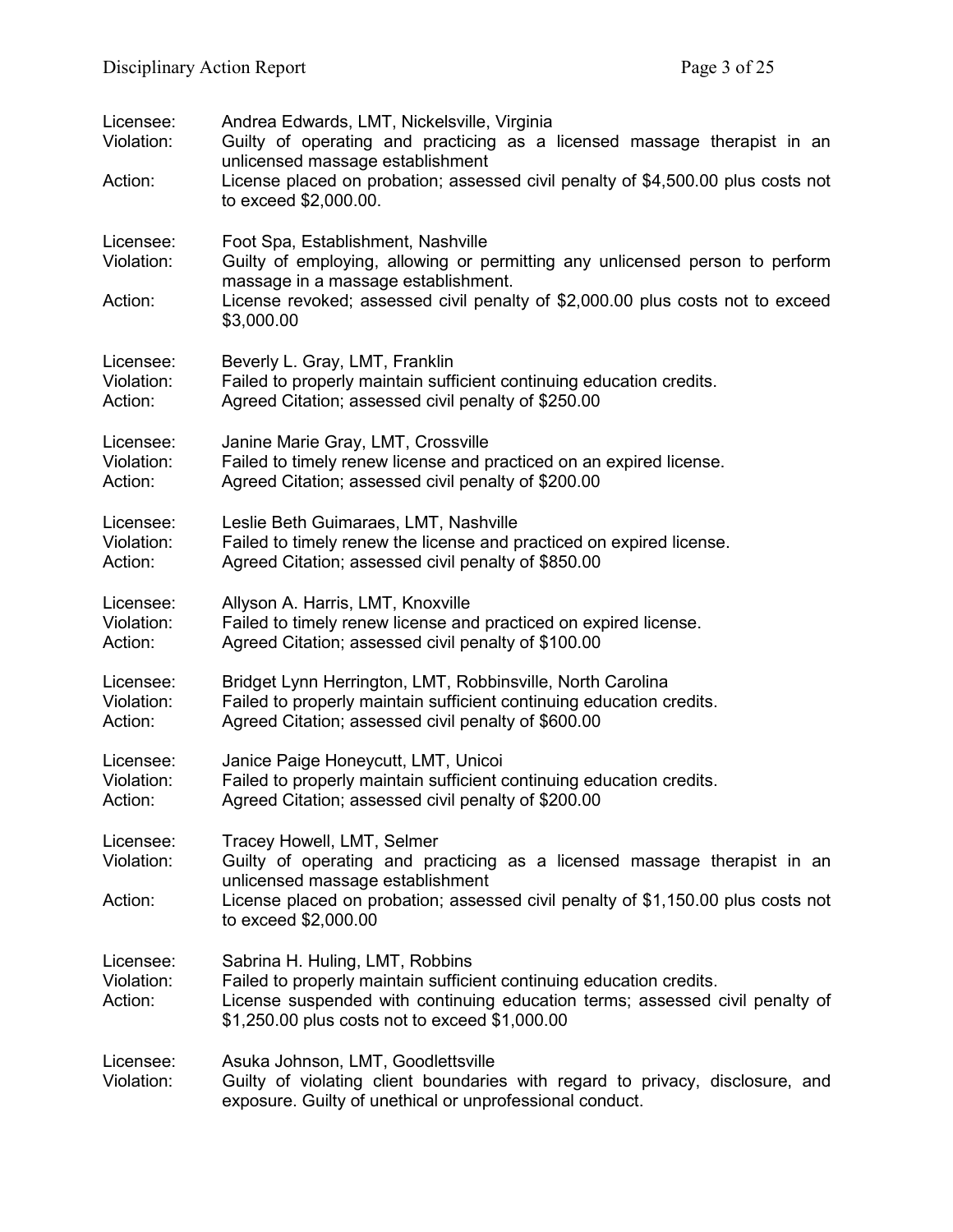| Action:                            | License placed on probation with continuing education terms and assessed<br>costs not to exceed \$3,000.00                                                                                                                                               |
|------------------------------------|----------------------------------------------------------------------------------------------------------------------------------------------------------------------------------------------------------------------------------------------------------|
| Licensee:<br>Violation:            | Angela Jordan, LMT, Madisonville<br>Guilty of practicing as a licensed massage therapist in an unlicensed massage<br>establishment                                                                                                                       |
| Action:                            | License placed on probation; assessed civil penalty of \$200.00 plus costs not to<br>exceed \$1,000.00                                                                                                                                                   |
| Licensee:<br>Violation:            | Jennifer Keeton, LMT Linden<br>Failed to properly maintain establishment license as the owner and operator<br>and continued to operate establishment on a lapsed license.                                                                                |
| Action:                            | License placed on probation; assessed civil penalty of \$850.00 plus costs not to<br>exceed \$2,000.00                                                                                                                                                   |
| Licensee:<br>Violation:<br>Action: | Michelle T. Livingston, LMT, Jonesborough<br>Failed to properly maintain sufficient continuing education credits.<br>Agreed Citation; assessed civil penalty of \$250.00                                                                                 |
| Licensee:<br>Violation:<br>Action: | Edgar Lopez, LMT Cottontown<br>Failed to respect client's boundaries with regard to the client's reasonable<br>expectations of professional behavior.<br>License voluntarily surrendered/revoked permanently; assessed costs not to<br>exceed \$1,000.00 |
| Licensee:<br>Violation:<br>Action: | Mary Ellen Lovingood, LMT, Athens<br>Failed to properly maintain sufficient continuing education credits.<br>Agreed Citation; assessed civil penalty of \$175.00                                                                                         |
| Licensee:<br>Violation:<br>Action: | Jennifer R. Lusk, LMT, Knoxville<br>Failed to properly maintain sufficient continuing education credits.<br>Agreed Citation; assessed civil penalty of \$775.00                                                                                          |
| Licensee:<br>Violation:            | Massage Elite, Establishment, Madison<br>Guilty of violating client boundaries with regard to privacy, disclosure, and<br>exposure. Guilty of unethical or unprofessional conduct.                                                                       |
| Action:                            | License placed on probation with continuing education terms and assessed<br>costs not to exceed \$3,000.00                                                                                                                                               |
| Licensee:<br>Violation:            | Samantha McLain, LMT, Kingsport<br>Guilty of practicing as a licensed massage therapist in an unlicensed massage<br>establishment                                                                                                                        |
| Action:                            | License placed on probation; assessed civil penalty of \$100.00 plus costs not to<br>exceed \$1,000.00.                                                                                                                                                  |
| Licensee:<br>Violation:<br>Action: | Shayla LaKenya McTaw, LMT, Lebanon<br>Failed to properly maintain sufficient continuing education credits.<br>Agreed Citation; assessed civil penalty of \$775.00                                                                                        |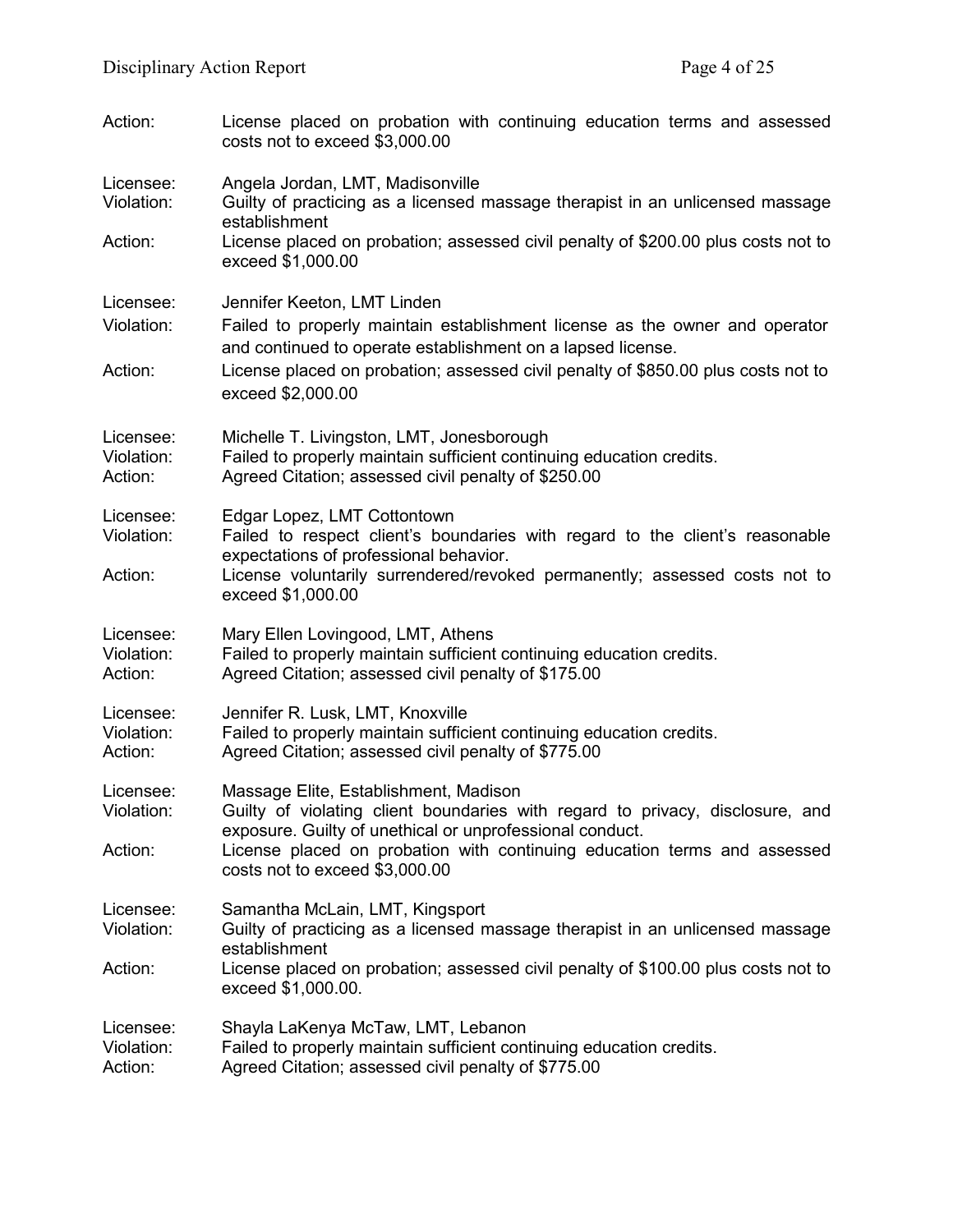| Licensee:<br>Violation:            | Aleta Monroe, LMT Knoxville<br>Guilty of practicing as a licensed massage therapist in an unlicensed massage<br>establishment                                                                                                        |
|------------------------------------|--------------------------------------------------------------------------------------------------------------------------------------------------------------------------------------------------------------------------------------|
| Action:                            | License placed on probation; assessed civil penalty of \$400.00 plus costs not to<br>exceed \$1,000.00.                                                                                                                              |
| Licensee:<br>Violation:<br>Action: | Sa'Mia Roshaunda Mosley, LMT, Nashville<br>Failed to properly maintain sufficient continuing education credits.<br>Agreed Citation; assessed civil penalty of \$325.00                                                               |
| Licensee:<br>Violation:            | Sa'Mia Roshaunda Mosley, LMT, Nashville<br>Guilty of practicing as a licensed massage therapist in an unlicensed massage<br>establishment                                                                                            |
| Action:                            | License placed on probation; assessed civil penalty of \$100.00 plus costs not to<br>exceed \$1,000.00.                                                                                                                              |
| Licensee:<br>Violation:            | Laron Keith Officer, LMT, Nashville<br>Guilty of practicing as a licensed massage therapist in an unlicensed massage<br>establishment                                                                                                |
| Action:                            | License placed on probation; assessed civil penalty of \$840.00 plus costs not to<br>exceed \$3,000.00.                                                                                                                              |
| Licensee:<br>Violation:            | Jessica Poindexter, LMT, Knoxville<br>Failed to comply with conditional license terms of Tennessee Peer Assistance<br>Program.                                                                                                       |
| Action:                            | License voluntarily retired, assessed costs not to exceed \$1,000.00.                                                                                                                                                                |
| Licensee:<br>Violation:<br>Action: | Michael Presley, LMT Applicant, Estill Springs<br>Guilty of having been convicted of a crime<br>Conditional license granted                                                                                                          |
| Licensee:<br>Violation:<br>Action: | Relax & Repair, Establishment, Smyrna<br>Failed to timely renew license and practiced on expired license.<br>Agreed Citation; assessed civil penalty of \$500.00                                                                     |
| Licensee:<br>Violation:<br>Action: | Debra E. Rich, LMT, Dandridge<br>Failed to properly maintain sufficient continuing education credits<br>License Suspended with continuing education terms; assessed civil penalty of<br>\$200.00 plus costs not to exceed \$1,000.00 |
| Licensee:                          | Salon J. and Day Spa, Establishment                                                                                                                                                                                                  |
| Violation:<br>Action:              | Guilty of operating with a lapsed license<br>License placed on probation; assessed costs not to exceed \$3,000.00                                                                                                                    |
| Licensee:<br>Violation:<br>Action: | Lindsay Selby, LMT, Knoxville<br>Failed to properly maintain sufficient continuing education credits.<br>License suspended; continuing education terms, assessed civil penalty of<br>\$1,550.00 plus costs not to exceed \$1,000.00  |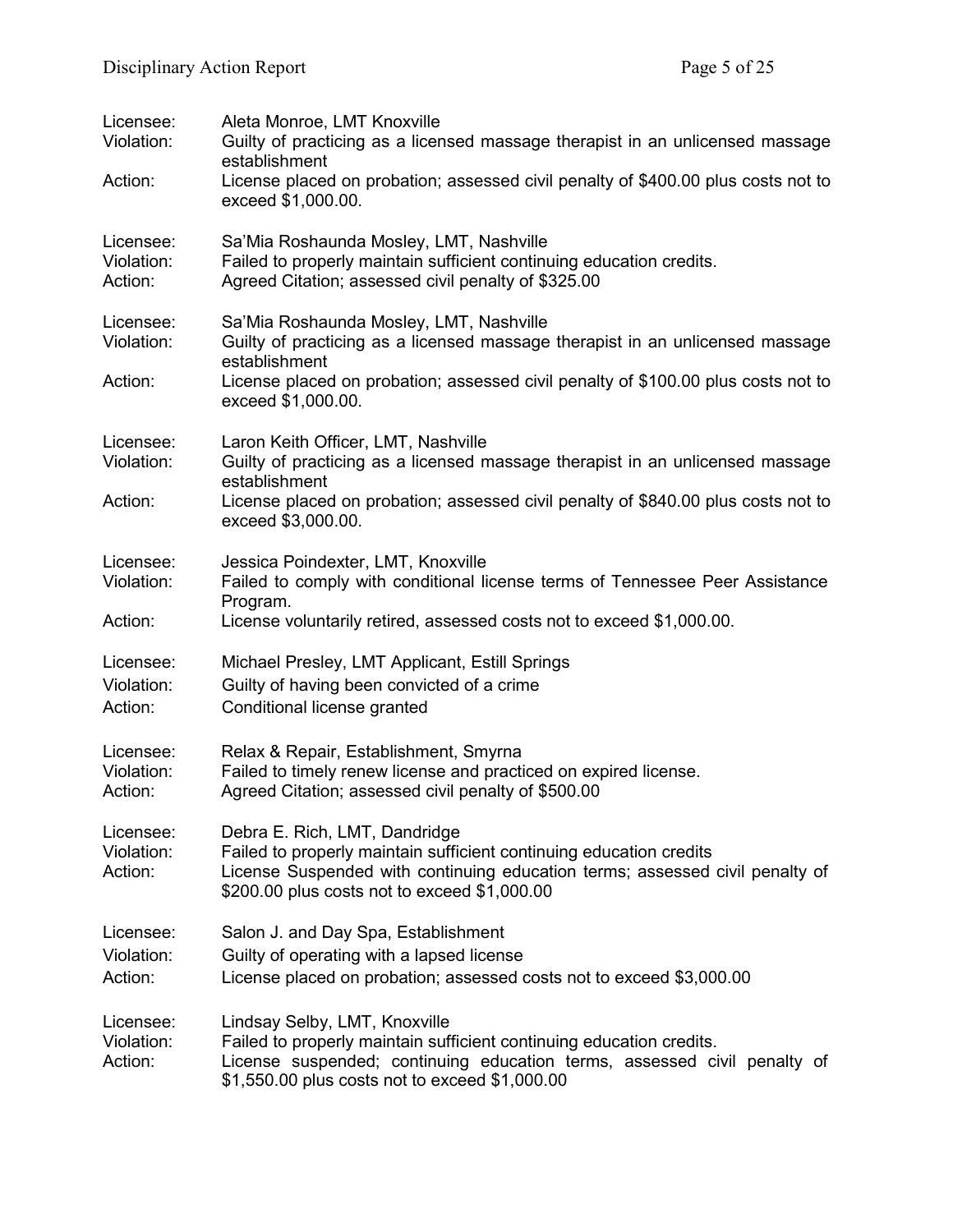| Licensee:<br>Violation:<br>Action: | Serenity Spa, Establishment, Hendersonville<br>Failed to ensure persons engaged in massage were properly licensed.<br>License reprimanded; assessed costs not to exceed \$300.00                                     |
|------------------------------------|----------------------------------------------------------------------------------------------------------------------------------------------------------------------------------------------------------------------|
| Licensee:<br>Violation:<br>Action: | The Spalon, Establishment, Linden<br>Guilty of operating establishment on a lapsed license<br>License reprimanded and placed on probation; assessed civil penalty of<br>\$840.00 plus costs not to exceed \$2,000.00 |
| Licensee:<br>Violation:            | Jason Spoon, LMT, Kingsport<br>Guilty of practicing as a licensed massage therapist in an unlicensed massage<br>establishment                                                                                        |
| Action:                            | License placed on probation; assessed civil penalty of \$100.00 plus costs not to<br>exceed \$1,000.00                                                                                                               |
| Licensee:<br>Violation:            | Sherry Stanley, LMT, Whitesburg<br>Guilty of advertising as a massage therapist in an unlicensed massage<br>establishment                                                                                            |
| Action:                            | License placed on probation; assessed civil penalty of \$450.00 plus costs not to<br>exceed \$1,000.00                                                                                                               |
| Licensee:<br>Violation:<br>Action: | Taucha Michelle Stewart, LMT, Memphis<br>Failed to properly maintain sufficient continuing education credits.<br>Agreed Citation; assessed civil penalty of \$525.00                                                 |
| Licensee:<br>Violation:<br>Action: | Elizabeth Shea Street, LMT, Greeneville<br>Failed to properly maintain sufficient continuing education credits.<br>Agreed Citation; assessed civil penalty of \$775.00                                               |
| Licensee:<br>Violation:<br>Action: | Veronica Kristen Thomas, LMT, Burns<br>Failed to properly maintain sufficient continuing education credits.<br>Agreed Citation; assessed civil penalty of \$775.00                                                   |
| Licensee:<br>Violation:            | Latoya Tramill, LMT, Antioch<br>Failed to comply with previous Board Order to submit continuing education<br>hours and pay penalties.                                                                                |
| Action:                            | License suspended; assessed civil penalty of \$500.00 plus costs not to exceed<br>\$2,000.00                                                                                                                         |
| Licensee:<br>Violation:            | Katie Vanderlinden, LMT, Dickson<br>Guilty of practicing as a licensed massage therapist in an unlicensed massage<br>establishment                                                                                   |
| Action:                            | License placed on probation; assessed civil penalty of \$240.00 plus costs not to<br>exceed \$1,000.00                                                                                                               |
| Licensee:<br>Violation:            | Cong Zhao Wang, LMT, Knoxville<br>Operated massage establishments that employed unlicensed individuals to<br>practice massage.                                                                                       |
| Action:                            | License placed on probation; assessed civil penalty of \$500.00 plus costs not to                                                                                                                                    |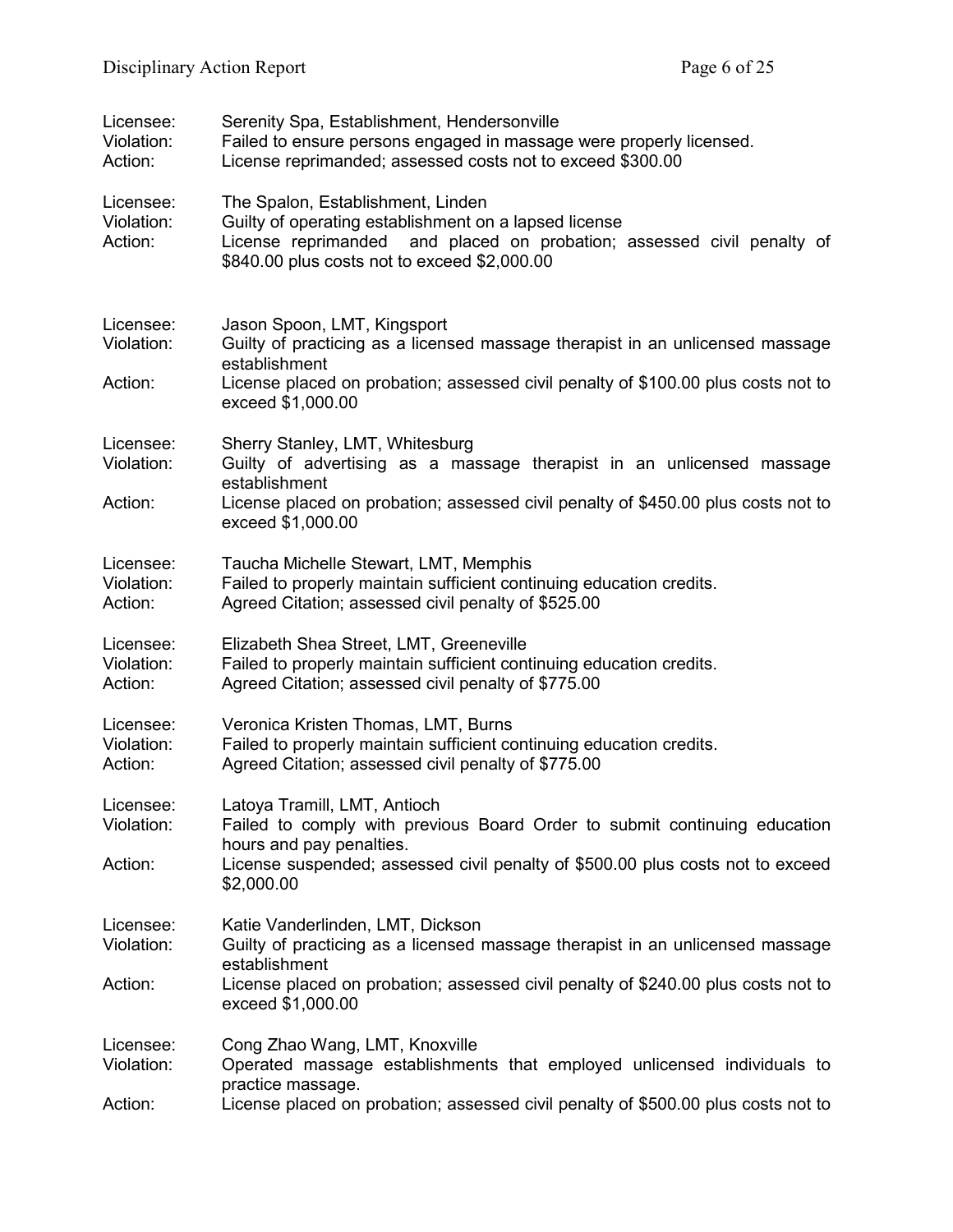exceed \$2,000.00

| Licensee:<br>Violation:            | Wang's Chair Massage, Establishment, Knoxville<br>Allowed unlicensed individual to practice massage in its licensed massage<br>establishment                       |
|------------------------------------|--------------------------------------------------------------------------------------------------------------------------------------------------------------------|
| Action:                            | License voluntarily surrendered; assessed civil penalty of \$500.00 plus costs not<br>to exceed \$2,000.00                                                         |
| Licensee:<br>Violation:<br>Action: | Myong R. West, LMT, Duluth, Georgia<br>Failed to properly maintain sufficient continuing education credits.<br>Agreed Citation; assessed civil penalty of \$725.00 |
| Licensee:<br>Violation:<br>Action: | Melissa Renae Wilkes, LMT, Dickson<br>Failed to properly maintain sufficient continuing education credits.<br>Agreed Citation; assessed civil penalty of \$775.00  |
| Licensee:<br>Violation:<br>Action: | Xiao Zhou, LMT, Nashville<br>Failed to properly maintain sufficient continuing education credits.<br>Agreed Citation; assessed civil penalty of \$200.00           |
| Licensee:                          | Xiedong Xu, LMT Maryville                                                                                                                                          |
| Violation:                         | Guilty of continuing to operate and work in an establishment with a revoked<br>license.                                                                            |
| Action:                            | License voluntarily surrendered; assessed costs not to exceed \$2,000.00                                                                                           |

## **BOARD OF MEDICAL EXAMINERS**

| Licensee:<br>Violation:            | Umar Boston, MD, Memphis<br>Guilty of dispensing or prescribing Schedule IV controlled substances to friends<br>without establishing a doctor/patient relationship, performing a physical<br>examination, making a diagnosis or creating and maintaining a medical record.                                                                            |
|------------------------------------|-------------------------------------------------------------------------------------------------------------------------------------------------------------------------------------------------------------------------------------------------------------------------------------------------------------------------------------------------------|
| Action:                            | License reprimanded with continuing education terms, assessed civil penalty of<br>\$19,500.00 plus costs not to exceed \$2,500.00                                                                                                                                                                                                                     |
| Licensee:<br>Violation:<br>Action: | Brian P. Dickens, ADMX, Kingsport<br>Failed to timely renew license and practiced on an expired license<br>License reprimanded; assessed civil penalty of \$900.00 plus costs not to<br>exceed \$2,000.00                                                                                                                                             |
| Licensee:<br>Violation:            | Toby Hampton, MD, Huntingdon<br>Habitual intoxication or personal misuse of any drugs or the use of intoxicating<br>liquors, narcotics, controlled substance analogues or other drugs or stimulants<br>in such a manner as to adversely affect the person's ability to practice medicine                                                              |
| Action:                            | License suspended                                                                                                                                                                                                                                                                                                                                     |
| Licensee:<br>Violation:            | Ronald A. McDow, MD, Nashville<br>Failed to undertake adequate safeguards and security measures to ensure<br>against loss, improper destruction, theft, or unauthorized use of the tamper-<br>resistant prescriptions in the prescriber's possession. Guilty of dispensing or<br>prescribing medications to friends and family without establishing a |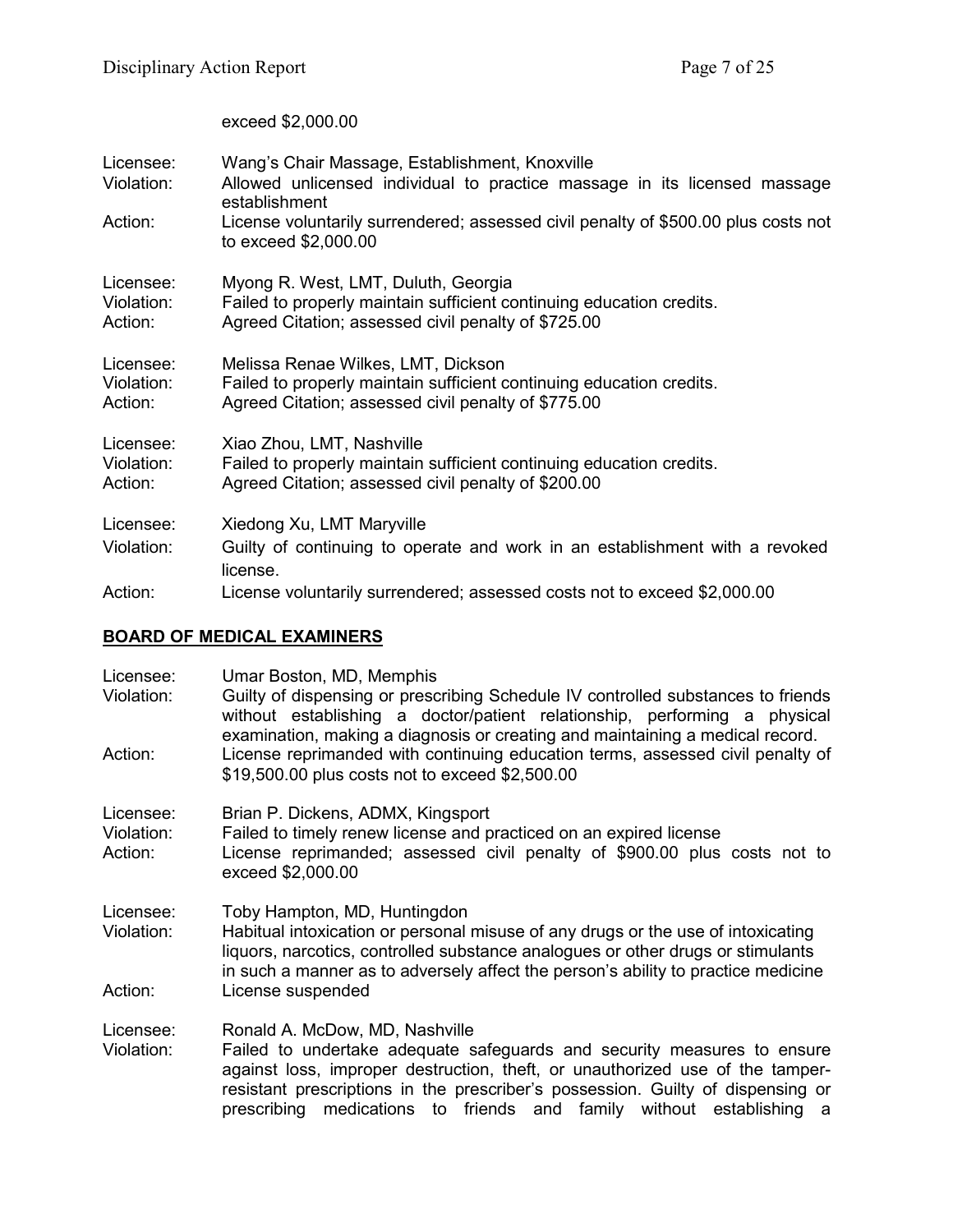doctor/patient relationship, performing a physical examination, making a diagnosis or creating and maintaining a medical record. Action: License placed on probation with continuing education terms; assessed civil penalty of \$6,400.00 plus costs not to exceed \$5,000.00 Licensee: Mohammad Yousuf, MD, Nashville Guilty of using prewritten progress notes for his patients, making false statements or representations, being guilty of fraud or deceit in the practice of medicine. Action: License placed on probation; assessed civil penalty of \$4,000.00 plus costs not to exceed of \$6,000.00

#### **BOARD OF MEDICAL EXAMINERS COMMITTEE ON PHYSICIAN ASSISTANT**

| Licensee:  | Tracie Tubbs, PA, Huntsville, Alabama                                                                          |
|------------|----------------------------------------------------------------------------------------------------------------|
| Violation: | Guilty of making false statements regarding her certification, forging licensure                               |
|            | documents, and never successfully completing the licensure examination<br>required for full licensure          |
| Action:    | License revoked, Drug Enforcement Administration to be surrendered; assessed<br>costs not to exceed \$1,000.00 |

#### **BOARD OF NURSING**

Licensee: Anna Camille Arledge, RN, Knoxville Violation: Guilty of unprofessional conduct; to wit: refusing to submit to a drug test or testing positive for any drug on any government or private sector preemployment, employer-ordered confirmed drug test Action: License suspended with terms

Licensee: Marissa Lynne Ballinger-Summers, RN, Hixson<br>Violation: Guilty of unprofessional conduct: to wit: engac

- Guilty of unprofessional conduct; to wit: engaging in acts of dishonesty which relate to practice of nursing
- Action: License reprimanded; assessed civil penalty of \$500.00

Licensee: Angela C. Busby, RN, Memphis

Violation: Guilty of unprofessional conduct; to wit: failure to maintain a record for each patient which accurately reflects the nursing problems and interventions for the patient and/or failure to maintain a record for each patient which accurately reflects the name and title of the nurse providing care; and practicing professional nursing in a manner inconsistent with state rules and regulations Action: License suspended with terms; assessed civil penalties of \$750.00; plus costs not to exceed \$5,000.00

Licensee: Darla Butler, LPN, Dickson

Violation: Guilty of unprofessional conduct; to wit: failure to maintain a record for each patient which accurately reflects the nursing problems and interventions for the patient and/or failure to maintain a record for each patient which accurately reflects the name and title of the nurse providing care; unauthorized use or removal of narcotics, drugs, supplies, or equipment from any health care facility, school, institution, or other work place location; practicing professional nursing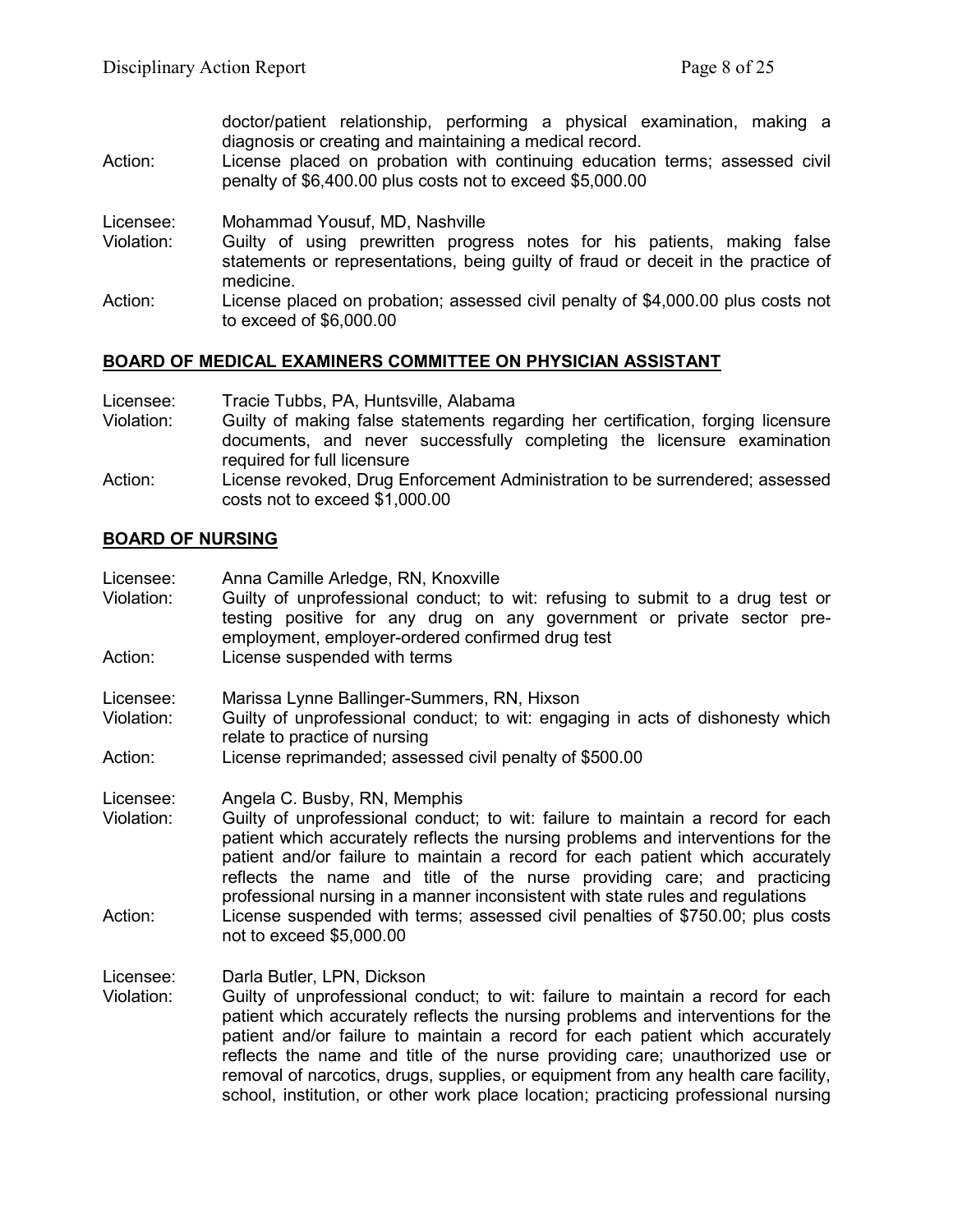| Action:                            | in a manner inconsistent with state rules and regulations; engaging in acts of<br>dishonesty which relate to practice of nursing; and refusing to submit to a drug<br>test or testing positive for any drug on any government or private sector pre-<br>employment, employer-ordered confirmed drug test<br>License suspended with terms; must obtain continuing education hours                                                                                                                                                                                                                                                                                                                                                                                                                                                                                                                                                                                                                                                                                                                                                                                                                  |
|------------------------------------|---------------------------------------------------------------------------------------------------------------------------------------------------------------------------------------------------------------------------------------------------------------------------------------------------------------------------------------------------------------------------------------------------------------------------------------------------------------------------------------------------------------------------------------------------------------------------------------------------------------------------------------------------------------------------------------------------------------------------------------------------------------------------------------------------------------------------------------------------------------------------------------------------------------------------------------------------------------------------------------------------------------------------------------------------------------------------------------------------------------------------------------------------------------------------------------------------|
| Licensee:<br>Violation:<br>Action: | Holly R. Byrd, RN, Roan Mountain<br>Addicted to alcohol or drugs to the degree of interfering with nursing duties; and<br>guilty of unprofessional conduct; to wit: and unauthorized use or removal of<br>narcotics, drugs, supplies, or equipment from any health care facility, school,<br>institution, or other work place location<br>License suspended with terms; suspension stayed; license placed on probation                                                                                                                                                                                                                                                                                                                                                                                                                                                                                                                                                                                                                                                                                                                                                                            |
|                                    | for no less than three years to run concurrent with TNPAP                                                                                                                                                                                                                                                                                                                                                                                                                                                                                                                                                                                                                                                                                                                                                                                                                                                                                                                                                                                                                                                                                                                                         |
| Licensee:<br>Violation:<br>Action: | Sheila Cantrell, LPN, Hendersonville<br>Guilty of unprofessional conduct; to wit: has violated for attempted to violate,<br>directly or indirectly, or assisted in or abetted the violation of, or conspired to<br>violate, any revision of this chapter or any lawful order of the board issued<br>pursuant thereto; practicing practical nursing in this state on a lapsed license or<br>beyond the period of a valid temporary permit; and engaging in acts of<br>dishonesty which relate to practice of nursing<br>License revoked; assessed civil penalty of \$4,000.00; plus costs not to exceed<br>\$5,000.00                                                                                                                                                                                                                                                                                                                                                                                                                                                                                                                                                                              |
|                                    |                                                                                                                                                                                                                                                                                                                                                                                                                                                                                                                                                                                                                                                                                                                                                                                                                                                                                                                                                                                                                                                                                                                                                                                                   |
| Licensee:<br>Violation:            | Jennifer Lynn Chappell, RN, Clarksville<br>Guilty of unprofessional conduct; to wit: intentionally or negligently causing<br>physical or emotional injury to a patient                                                                                                                                                                                                                                                                                                                                                                                                                                                                                                                                                                                                                                                                                                                                                                                                                                                                                                                                                                                                                            |
| Action:                            | License placed on probation for no less than one year; must obtain continuing<br>education hours; assessed civil penalties of \$250; plus costs not to exceed<br>\$1,000.00                                                                                                                                                                                                                                                                                                                                                                                                                                                                                                                                                                                                                                                                                                                                                                                                                                                                                                                                                                                                                       |
| Licensee:<br>Violation:<br>Action: | LaTanya T. Cole, RN, Gallatin<br>Refusing to submit to a drug test or testing positive for any drug on any<br>government or private sector pre-employment, employer-ordered confirmed<br>drug test; guilty of unprofessional conduct; to wit: failure to maintain a record for<br>each patient which accurately reflects the nursing problems and interventions<br>for the patient and/or failure to maintain a record for each patient which<br>accurately reflects the name and title of the nurse providing care; making false<br>or materially incorrect, inconsistent, or unintelligible entries in any patient<br>records or in the records of any health care facility, school, institution or other<br>work place location pertaining to the obtaining, possessing, or administration of<br>any controlled substance as defined in the Federal Controlled Substances Act;<br>and unauthorized use or removal of narcotics, drugs, supplies, or equipment<br>from any health care facility, school, institution, or other work place location<br>License suspended with terms; suspension stayed; license placed on probation<br>for no less than three years to run concurrent with TNPAP |
| Licensee:                          | Obyrietta L. Corner, LPN, Shreveport LA                                                                                                                                                                                                                                                                                                                                                                                                                                                                                                                                                                                                                                                                                                                                                                                                                                                                                                                                                                                                                                                                                                                                                           |
| Violation <sup>.</sup>             | Guilty of unprofessional conduct: to wit: revocation suspension probation or                                                                                                                                                                                                                                                                                                                                                                                                                                                                                                                                                                                                                                                                                                                                                                                                                                                                                                                                                                                                                                                                                                                      |

Violation: Guilty of unprofessional conduct; to wit: revocation, suspension, probation or other discipline of a license to practice nursing by another state of territory of the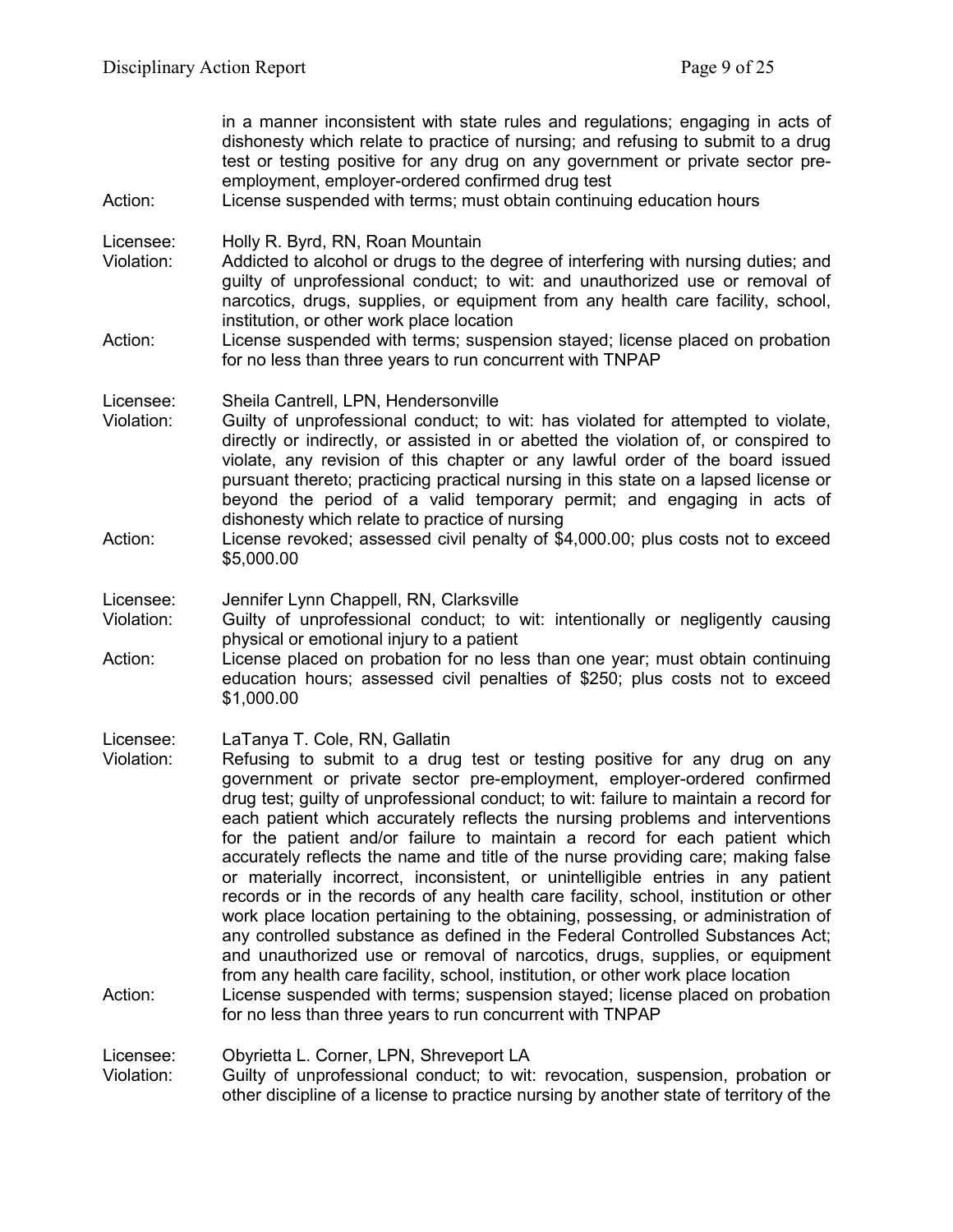United States for any act or omission which would constitute grounds for the revocation, suspension, probation or other discipline of a license in this state Action: License reprimanded; plus costs not to exceed \$300.00

#### Licensee: Sheree E. Crosnoe, RN, Jackson

- Violation: Addicted to alcohol or drugs to the degree of interfering with nursing duties; and guilty of unprofessional conduct; to wit: making false or materially incorrect, inconsistent, or unintelligible entries in any patient records or in the records of any health care facility, school, institution or other work place location pertaining to the obtaining, possessing, or administration of any controlled substance as defined in the Federal Controlled Substances Act; unauthorized use or removal of narcotics, drugs, supplies, or equipment from any health care facility, school, institution, or other work place location; use of any intoxicating beverage or the illegal use of any narcotic or dangerous drug while on duty in any health care facility, school, institution, or other work place location; and being under the influence of alcoholic beverages, or under the influence of drugs which impair judgement while on duty in any health care facility, school, institution, or other work place location;
- Action: License suspended with terms

#### Licensee: Michael J. Crusenberry II, LPN, Bristol

- Violation: Unfit or incompetent by reason of negligence, habits, or other cause; addicted to alcohol or drugs to the degree of interfering with nursing duties; and guilty of unprofessional conduct; to wit: making false or materially incorrect, inconsistent, or unintelligible entries in any patient records or in the records of any health care facility, school, institution or other work place location pertaining to the obtaining, possessing, or administration of any controlled substance as defined in the Federal Controlled Substances Act; and being under the influence of alcoholic beverages, or under the influence of drugs which impair judgement while on duty in any health care facility, school, institution, or other work place location
- Action: License suspended with terms
- Licensee: Kristin B. Davis, LPN, Savannah
- Violation: Guilty of unprofessional conduct; to wit: violating confidentiality of information of knowledge concerning the patient, except when required to do so by a court of law
- Action: License placed on probation for no less than one year; must obtain continuing education hours; assessed civil penalties of \$1,000.00
- Licensee: Adrian Jeannette Derryberry, LPN, Russelleville Guilty of a crime; quilty of unprofessional conduct; to wit: unauthorized use or removal of narcotics, drugs, supplies, or equipment from any health care facility, school, institution, or other work place location
- Action: License suspended with terms

Licensee: Gene Dougherty, RN, Bruceton

Violation: Failure to pay child support

Action: License suspended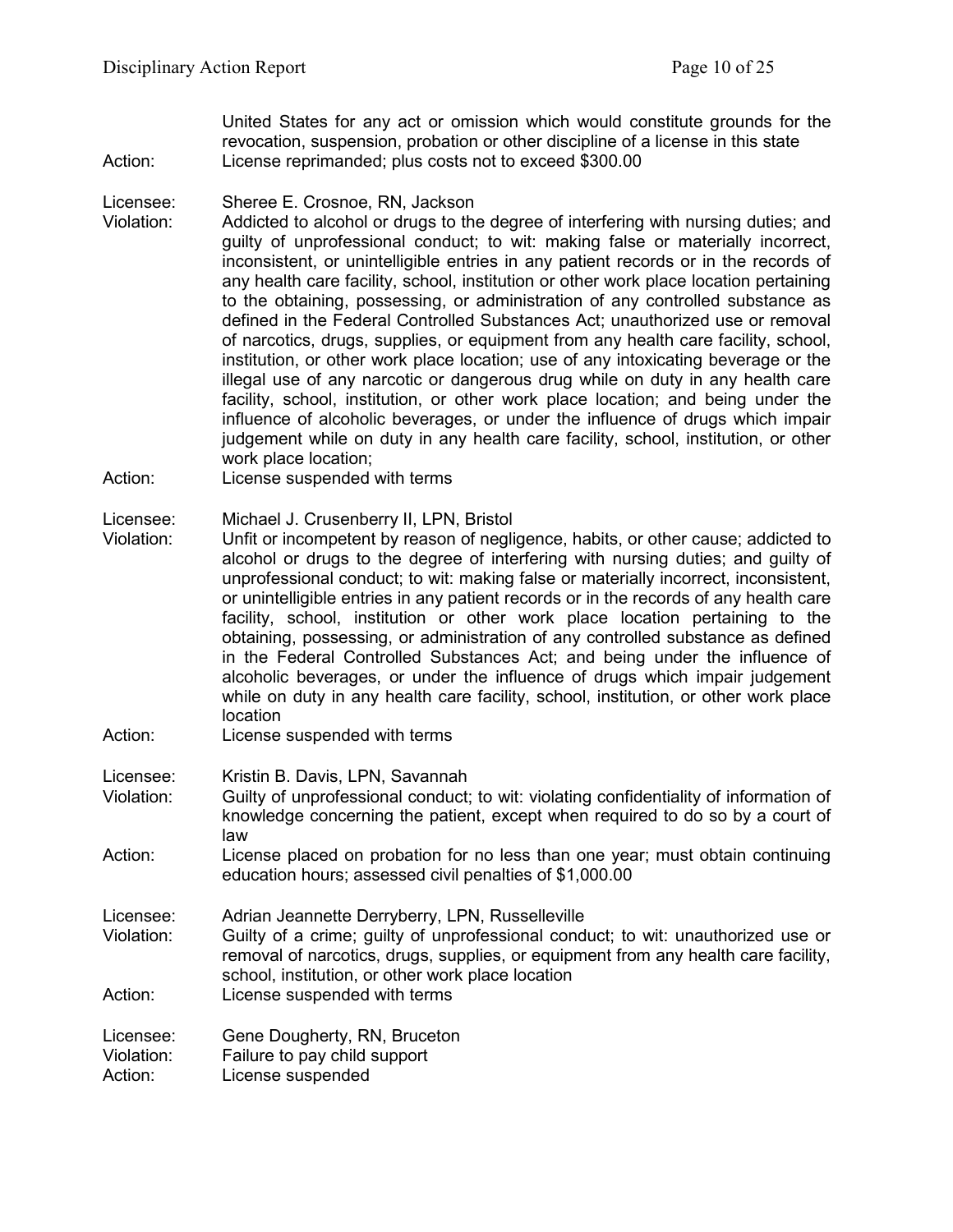Licensee: Robin Yvonne Dreas, RN, Graysville

- Violation: Guilty of unprofessional conduct; to wit: failure to maintain a record for each patient which accurately reflects the nursing problems and interventions for the patient and/or failure to maintain a record for each patient which accurately reflects the name and title of the nurse providing care
- Action: License placed on probation for no less than one year; must obtain continuing education hours

Licensee: David R. Earle, RN, Ooltewah

Violation: Unfit or incompetent by reason of negligence, habits, or other cause; addicted to alcohol or drugs to the degree of interfering with nursing duties; and guilty of unprofessional conduct; to wit: abandoning or neglecting a patient requiring nursing care; and being under the influence of alcoholic beverages, or under the influence of drugs which impair judgement while on duty in any health care facility, school, institution, or other work place location

Action: License suspended with terms; plus costs not to exceed \$500.00

Licensee: Katelyn Daniella Ensley, RN, Ringgold GA<br>Violation: Guilty of unprofessional conduct: to wit:

- Guilty of unprofessional conduct; to wit: refusing to submit to a drug test or testing positive for any drug on any government or private sector preemployment, employer-ordered confirmed drug test; and being under the influence of alcoholic beverages, or under the influence of drugs which impair judgement while on duty in any health care facility, school, institution, or other work place location
- Action: License revoked; assessed civil penalty of \$1,000.00; plus costs not to exceed \$5,000.00

Licensee: Beverly Ann Gee (Bowman), LPN, Huron

- Violation: Guilty of unprofessional conduct; to wit: making false or materially incorrect, inconsistent, or unintelligible entries in any patient records or in the records of any health care facility, school, institution or other work place location pertaining to the obtaining, possessing, or administration of any controlled substance as defined in the Federal Controlled Substances Act; and unauthorized use or removal of narcotics, drugs, supplies, or equipment from any health care facility, school, institution, or other work place location
- Action: License revoked; assessed civil penalties of \$4,000.00; plus costs not to exceed \$5,000.00

Licensee: Karen M. Gilliam, LPN, Sevierville

Violation: Guilty of unprofessional conduct; to wit: being under the influence of alcoholic beverages, or under the influence of drugs which impair judgement while on duty in any health care facility, school, institution, or other work place location; and engaging in acts of dishonesty which relate to practice of nursing Action: License suspended with terms

Licensee: Michael Glinka, RN, Cookeville

Violation: Guilty of unprofessional conduct; to wit: revocation, suspension, probation or other discipline of a license to practice nursing by another state of territory of the United States for any act or omission which would constitute grounds for the revocation, suspension, probation or other discipline of a license in this state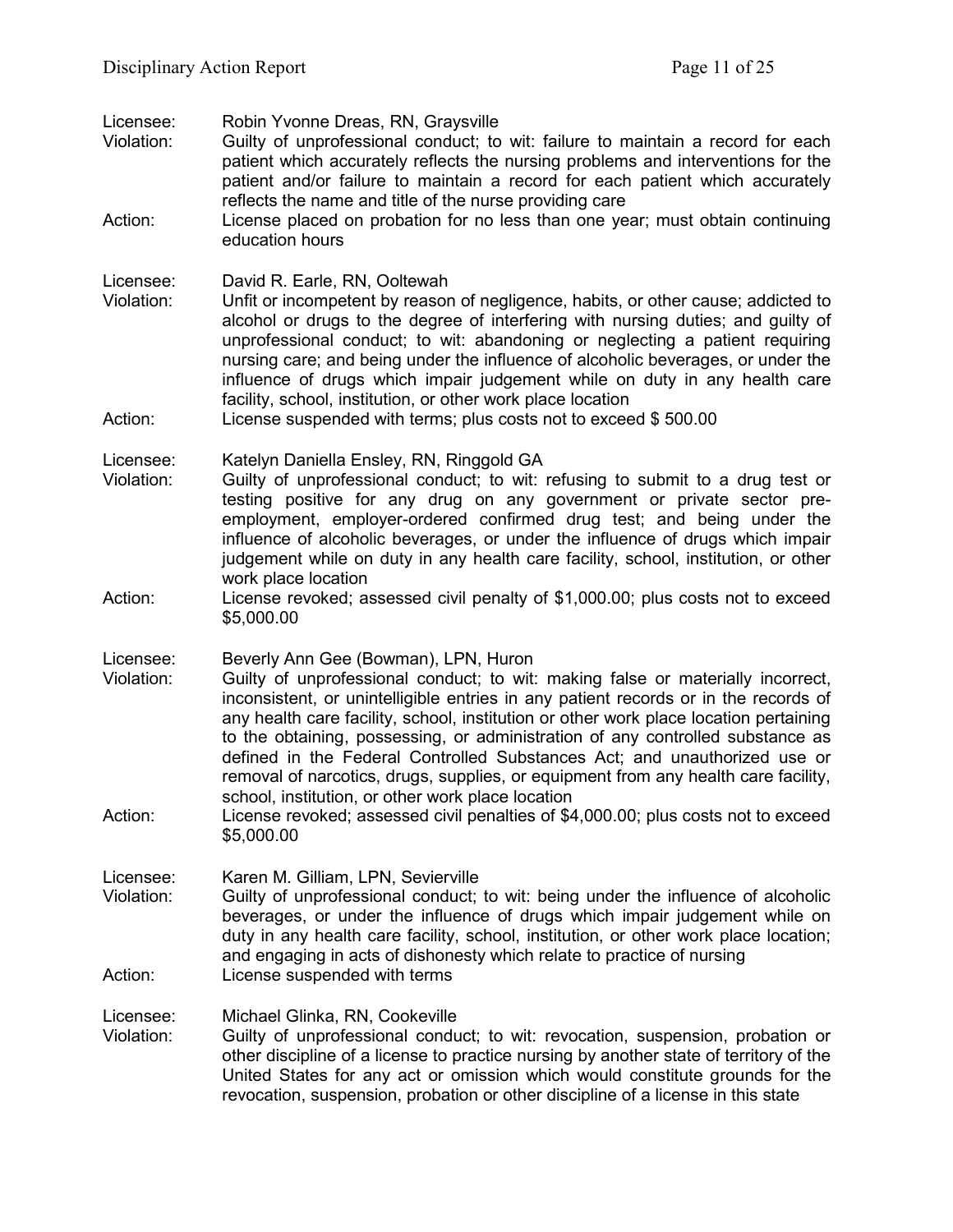Action: License reprimanded; must obtain continuing education hours; assessed costs not to exceed \$1,000.00

Licensee: Heather Marie Hamilton, APRN, Memphis

- Violation: Guilty of unprofessional conduct; to wit: unauthorized use or removal of narcotics, drugs, supplies, or equipment from any health care facility, school, institution, or other work place location; and failure to maintain a record for each patient which accurately reflects the nursing problems and interventions for the patient and/or failure to maintain a record for each patient which accurately reflects the name and title of the nurse providing care
- Action: RN license and APRN certificate reprimanded; must undergo an evaluation by TNPAP within sixty days

#### Licensee: Cynthia Kelly Hansard, RN, Madison AL

- Violation: Guilty of a crime; guilty of unprofessional conduct; to wit: revocation, suspension, probation or other discipline of a license to practice nursing by another state of territory of the United States for any act or omission which would constitute grounds for the revocation, suspension, probation or other discipline of a license in this state; and engaging in acts of dishonesty which relate to practice of nursing
- Action: License revoked; assessed civil penalty of \$2,000.00; plus costs not to exceed \$5,000.00

#### Licensee: Nicole Elise Harper, RN, Nashville

- Violation: Unfit or incompetent by reason of negligence, habits, or other cause; addicted to alcohol or drugs to the degree of interfering with nursing duties; and guilty of unprofessional conduct; to wit: making false or materially incorrect, inconsistent, or unintelligible entries in any patient records or in the records of any health care facility, school, institution or other work place location pertaining to the obtaining, possessing, or administration of any controlled substance as defined in the Federal Controlled Substances Act; unauthorized use or removal of narcotics, drugs, supplies, or equipment from any health care facility, school, institution, or other work place location; and engaging in acts of dishonesty which relate to practice of nursing
- Action: License suspended with terms

Licensee: Constance Alvine Hazelbaker, KY RN, Princeton KY

- Violation: Guilty of unprofessional conduct; to wit: failure to maintain a record for each patient which accurately reflects the nursing problems and interventions for the patient and/or failure to maintain a record for each patient which accurately reflects the name and title of the nurse providing care; and unauthorized use or removal of narcotics, drugs, supplies, or equipment from any health care facility, school, institution, or other work place location
- Action: Privilege to practice in the State of Tennessee reprimanded; assessed costs not to exceed \$500.00

Licensee: Elizabeth A. Hileman, VA RN, Cleveland VA

Violation: Guilty of unprofessional conduct; to wit: unauthorized use or removal of narcotics, drugs, supplies, or equipment from any health care facility, school, institution, or other work place location; engaging in acts of dishonesty which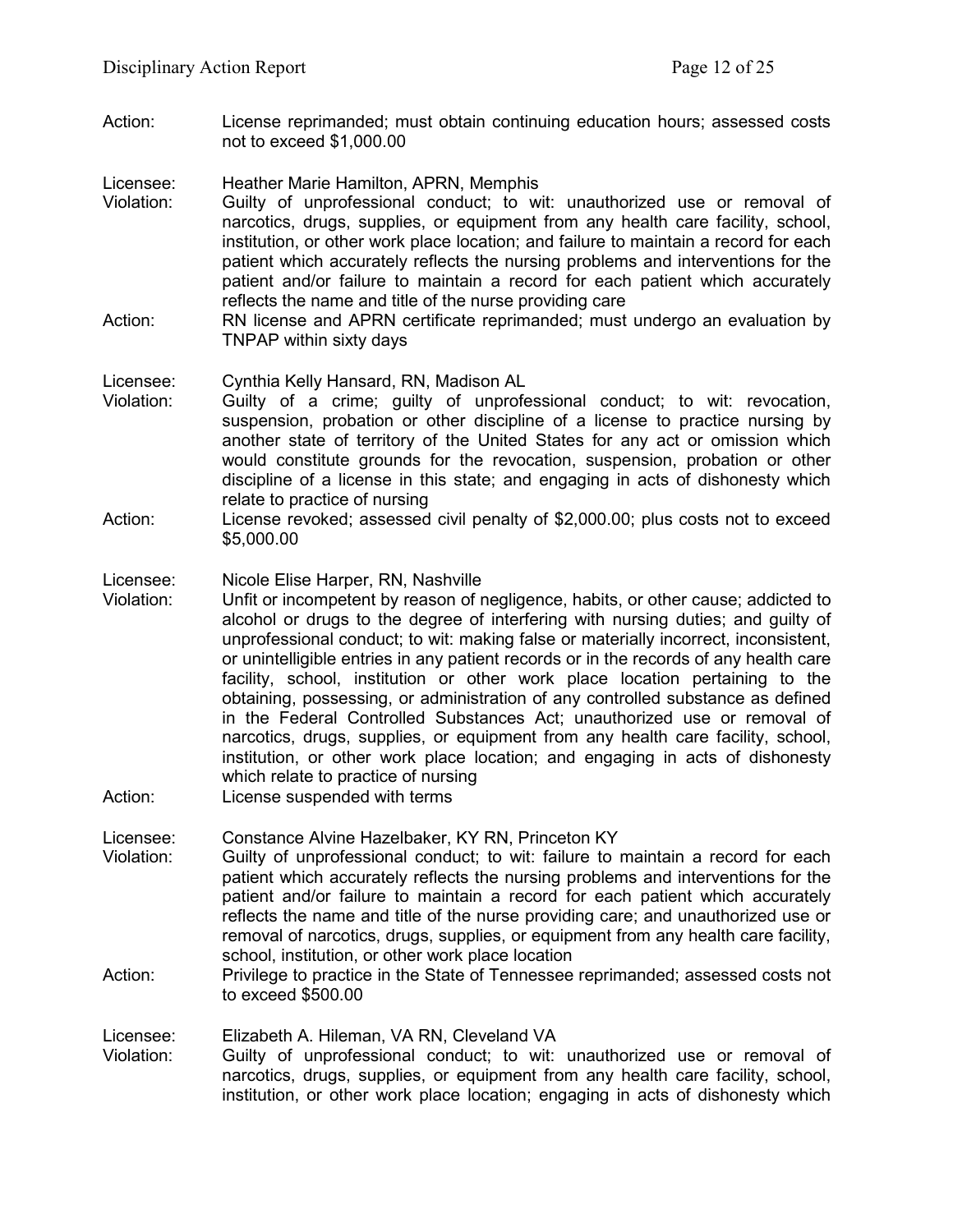relate to practice of nursing; and refusing to submit to a drug test or testing positive for any drug on any government or private sector pre-employment, employer-ordered confirmed drug test

Action: Privilege to practice nursing in the State of Tennessee Revoked with terms; assessed civil penalties of \$3,000.00; plus costs not to exceed \$20,000.00

Licensee: Ashley Anne Hodges, RN, White House

- Violation: Guilty of unprofessional conduct; to wit: refusing to submit to a drug test or testing positive for any drug on any government or private sector preemployment, employer-ordered confirmed drug test; making false or materially incorrect, inconsistent, or unintelligible entries in any patient records or in the records of any health care facility, school, institution or other work place location pertaining to the obtaining, possessing, or administration of any controlled substance as defined in the Federal Controlled Substances Act; unauthorized use or removal of narcotics, drugs, supplies, or equipment from any health care facility, school, institution, or other work place location; being under the influence of alcoholic beverages, or under the influence of drugs which impair judgement while on duty in any health care facility, school, institution, or other work place location; and engaging in acts of dishonesty which relate to practice of nursing
- Action: License suspended with terms

Licensee: Misty R. Hoke, LPN, Ashland City

- Violation: Guilty of unprofessional conduct; to wit: refusing to submit to a drug test or testing positive for any drug on any government or private sector preemployment, employer-ordered confirmed drug test; unauthorized use or removal of narcotics, drugs, supplies, or equipment from any health care facility, school, institution, or other work place location; use of any intoxicating beverage or the illegal use of any narcotic or dangerous drug while on duty in any health care facility, school, institution, or other work place location; being under the influence of alcoholic beverages, or under the influence of drugs which impair judgement while on duty in any health care facility, school, institution, or other work place location; and engaging in acts of dishonesty which relate to practice of nursing
- Action: License suspended with terms
- Licensee: Mary Alice Holley, RN, Lookout Mountain Violation: Tested positive for any drug on any government or private sector preemployment, or employer-ordered confirmed drug test; unfit or incompetent by reason of negligence, habits, or other cause; addicted to alcohol or drugs to the degree of interfering with nursing duties; and guilty of unprofessional conduct; to wit: being under the influence of alcoholic beverages, or under the influence of drugs which impair judgement while on duty in any health care facility, school, institution, or other work place location

Action: License suspended with terms

Licensee: Crystal Gail Hylton, LPN, Kingston

Tested positive for any drug on any government or private sector preemployment, or employer-ordered confirmed drug test; has violated for attempted to violate, directly or indirectly, or assisted in or abetted the violation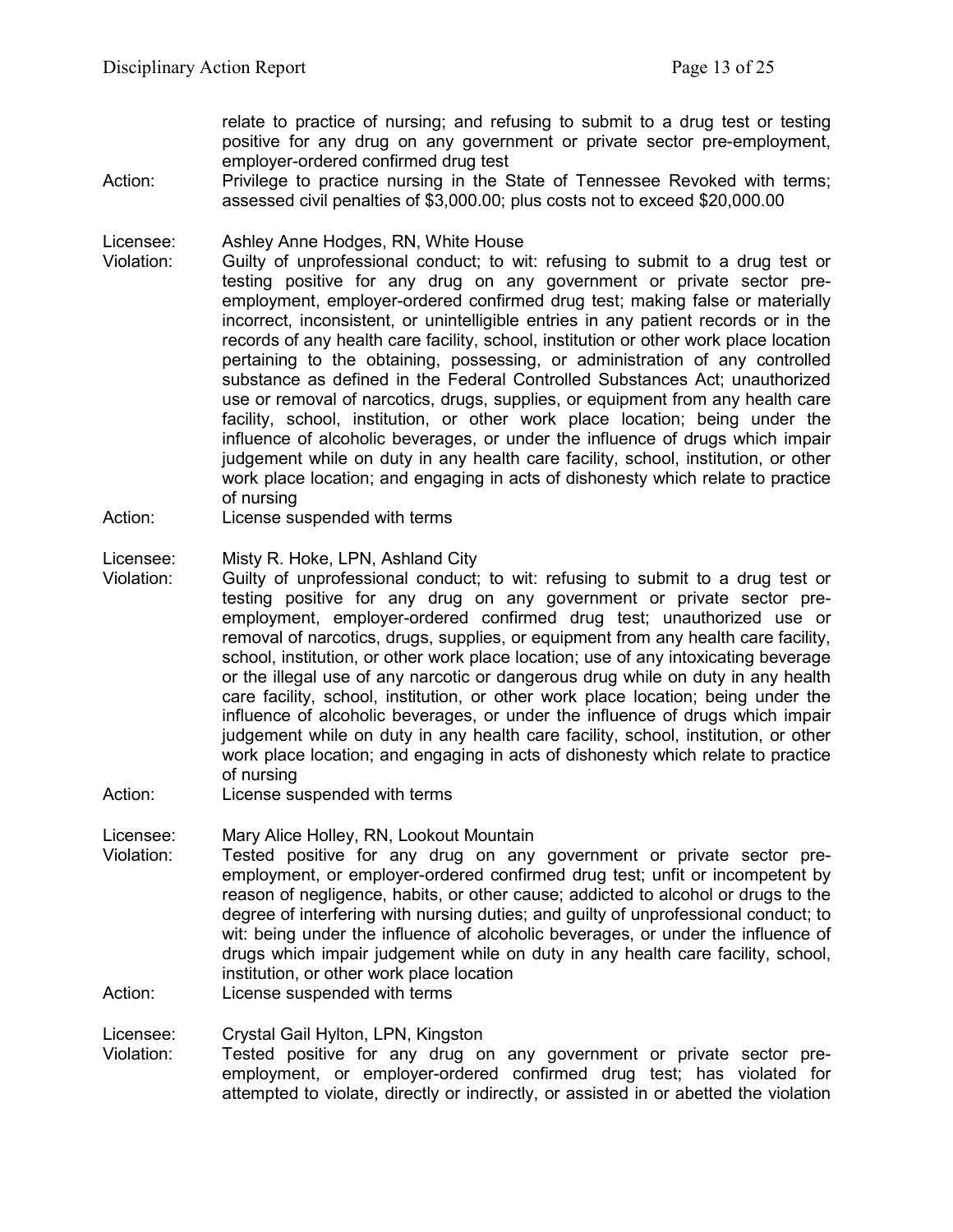| Action:                            | of, or conspired to violate, any revision of this chapter or any lawful order of the<br>board issued pursuant thereto; and guilty of unprofessional conduct; to wit:<br>engaging in acts of dishonesty which relate to practice of nursing<br>License revoked; assessed civil penalties of \$11,000.00; plus costs not to<br>exceed \$7,000.00                                                                                                                                                                                                                                                                                                                   |
|------------------------------------|------------------------------------------------------------------------------------------------------------------------------------------------------------------------------------------------------------------------------------------------------------------------------------------------------------------------------------------------------------------------------------------------------------------------------------------------------------------------------------------------------------------------------------------------------------------------------------------------------------------------------------------------------------------|
| Licensee:<br>Violation:<br>Action: | Shasta Jarnigan, RN, White Pine<br>Guilty of unprofessional conduct; to wit: failure to maintain a record for each<br>patient which accurately reflects the nursing problems and interventions for the<br>patient and/or failure to maintain a record for each patient which accurately<br>reflects the name and title of the nurse providing care; and engaging in acts of<br>dishonesty which relate to practice of nursing<br>License placed on probation; must obtain continuing education hours                                                                                                                                                             |
| Licensee:<br>Violation:            | Erica Lewis Jehle, LPN, Philadelphia<br>Fraud or deceit in procuring or attempting to procure a license to practice<br>nursing; and guilty of unprofessional conduct; to wit: revocation, suspension,<br>probation or other discipline of a license to practice nursing by another state of<br>territory of the United States for any act or omission which would constitute<br>grounds for the revocation, suspension, probation or other discipline of a license<br>in this state; and engaging in acts of dishonesty which relate to practice of                                                                                                              |
| Action:                            | nursing<br>License suspended with terms; assessed civil penalty of \$500.00; plus costs not<br>to exceed \$2,500.00                                                                                                                                                                                                                                                                                                                                                                                                                                                                                                                                              |
| Licensee:<br>Violation:            | Chrystal L. Johnston, RN, Blountville<br>Unfit or incompetent by reason of negligence, habits, or other cause; and guilty<br>of unprofessional conduct; to wit: engaging in acts of dishonesty which relate to<br>practice of nursing                                                                                                                                                                                                                                                                                                                                                                                                                            |
| Action:                            | License suspended with terms; plus costs not to exceed \$250.00                                                                                                                                                                                                                                                                                                                                                                                                                                                                                                                                                                                                  |
| Licensee:<br>Violation:            | Lindsy Kaunisto, RN, Hendersonville<br>Guilty of unprofessional conduct; to wit: making false or materially incorrect,<br>inconsistent, or unintelligible entries in any patient records or in the records of<br>any health care facility, school, institution or other work place location pertaining<br>to the obtaining, possessing, or administration of any controlled substance as<br>defined in the Federal Controlled Substances Act; and being under the influence<br>of alcoholic beverages, or under the influence of drugs which impair judgement<br>while on duty in any health care facility, school, institution, or other work place<br>location |
| Action:                            | License suspended with terms; plus costs not to exceed \$500.00                                                                                                                                                                                                                                                                                                                                                                                                                                                                                                                                                                                                  |
| Licensee:<br>Violation:<br>Action: | Kayla Paig Kilgore, RN, Dowelltown<br>Guilty of unprofessional conduct; to wit: engaging in acts of dishonesty which<br>relate to practice of nursing<br>License revoked; assessed civil penalty of \$1,000.00; plus costs not to exceed<br>\$5,000.00                                                                                                                                                                                                                                                                                                                                                                                                           |
| Licensee:<br>Violation:            | Alicia E. Kisselbaugh, RN, White House<br>Unfit or incompetent by reason of negligence, habits, or other cause; addicted to                                                                                                                                                                                                                                                                                                                                                                                                                                                                                                                                      |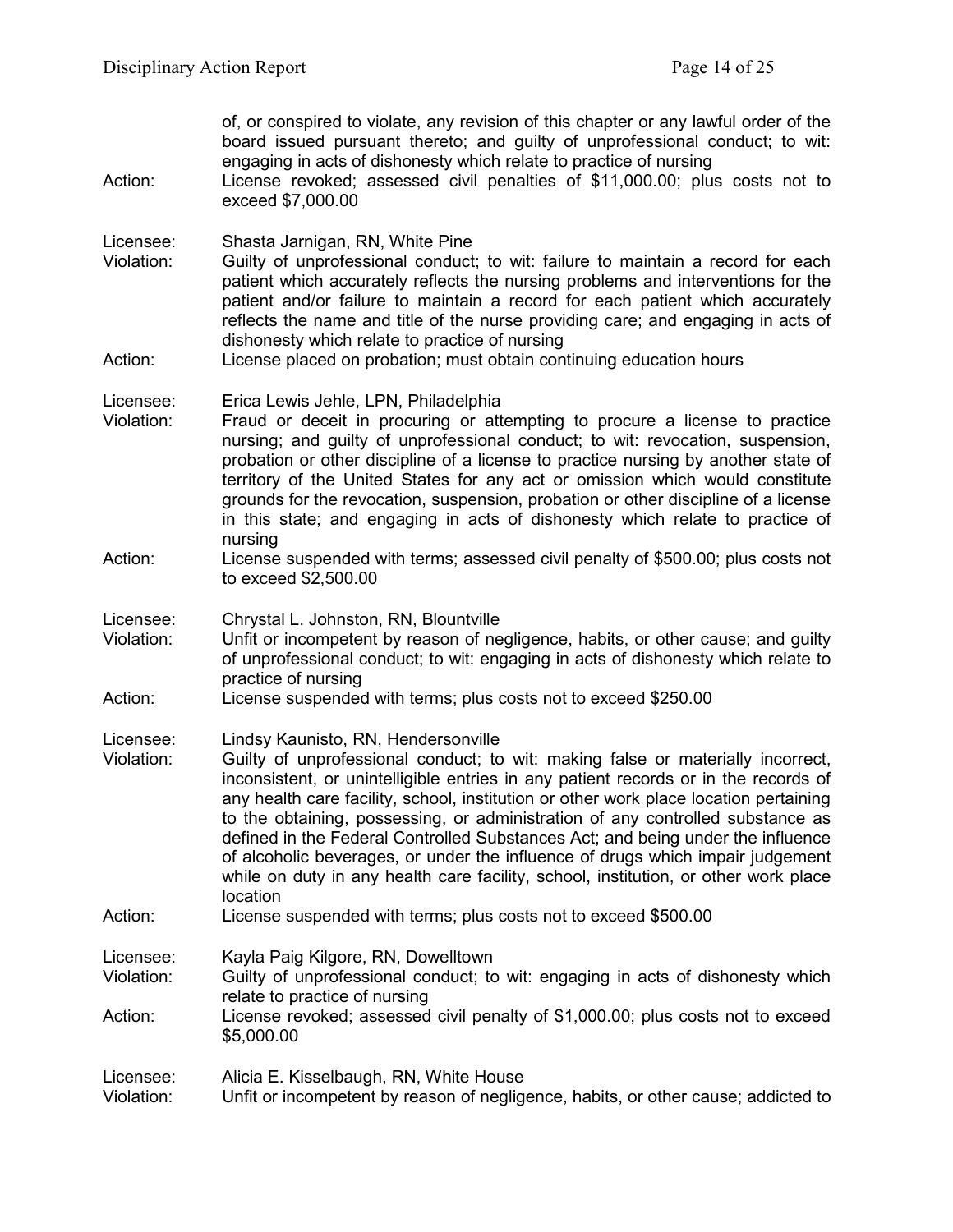alcohol or drugs to the degree of interfering with nursing duties; guilty of unprofessional conduct; to wit: use of any intoxicating beverage or the illegal use of any narcotic or dangerous drug while on duty in any health care facility, school, institution, or other work place location; being under the influence of alcoholic beverages, or under the influence of drugs which impair judgement while on duty in any health care facility, school, institution, or other work place location; and refusing to submit to a drug test or testing positive for any drug on any government or private sector pre-employment, employer-ordered confirmed drug test

Action: License suspended with terms; suspension stayed; license placed on probation for no less than three years to run concurrent with TNPAP

Licensee: Ethan Levesque, RN, Nashville

- Violation: Addicted to alcohol or drugs to the degree of interfering with nursing duties; and guilty of unprofessional conduct; to wit: unauthorized use or removal of narcotics, drugs, supplies, or equipment from any health care facility, school, institution, or other work place location; being under the influence of alcoholic beverages, or under the influence of drugs which impair judgement while on duty in any health care facility, school, institution, or other work place location; and engaging in acts of dishonesty which relate to practice of nursing
- Action: License suspended with terms; suspension stayed; license placed on probation for no less than three years to run concurrent with TNPAP

Licensee: Roger Lee, APRN/RN, Knoxville

- Violation: Guilty of a crime; and unfit or incompetent by reason of negligence, habits, or other cause
- Action: License suspended with terms; plus costs not to exceed \$500.00

Licensee: Mary K. Lincoln, RN, Memphis

- Violation: Guilty of unprofessional conduct; to wit: practicing professional nursing in a manner inconsistent with state rules and regulations; performing nursing techniques or procedures without proper education and practice
- Action: License reprimanded; must obtain continuing education hours; assessed costs not to exceed \$1,000.00

Licensee: Terri Livingston, RN, Winchester

Violation: Refusing to submit to a drug test or testing positive for any drug on any government or private sector pre-employment, employer-ordered confirmed drug test; addicted to alcohol or drugs to the degree of interfering with nursing duties; and guilty of unprofessional conduct; to wit: failure to maintain a record for each patient which accurately reflects the nursing problems and interventions for the patient and/or failure to maintain a record for each patient which accurately reflects the name and title of the nurse providing care; making false or materially incorrect, inconsistent, or unintelligible entries in any patient records or in the records of any health care facility, school, institution or other work place location pertaining to the obtaining, possessing, or administration of any controlled substance as defined in the Federal Controlled Substances Act; unauthorized use or removal of narcotics, drugs, supplies, or equipment from any health care facility, school, institution, or other work place location; use of any intoxicating beverage or the illegal use of any narcotic or dangerous drug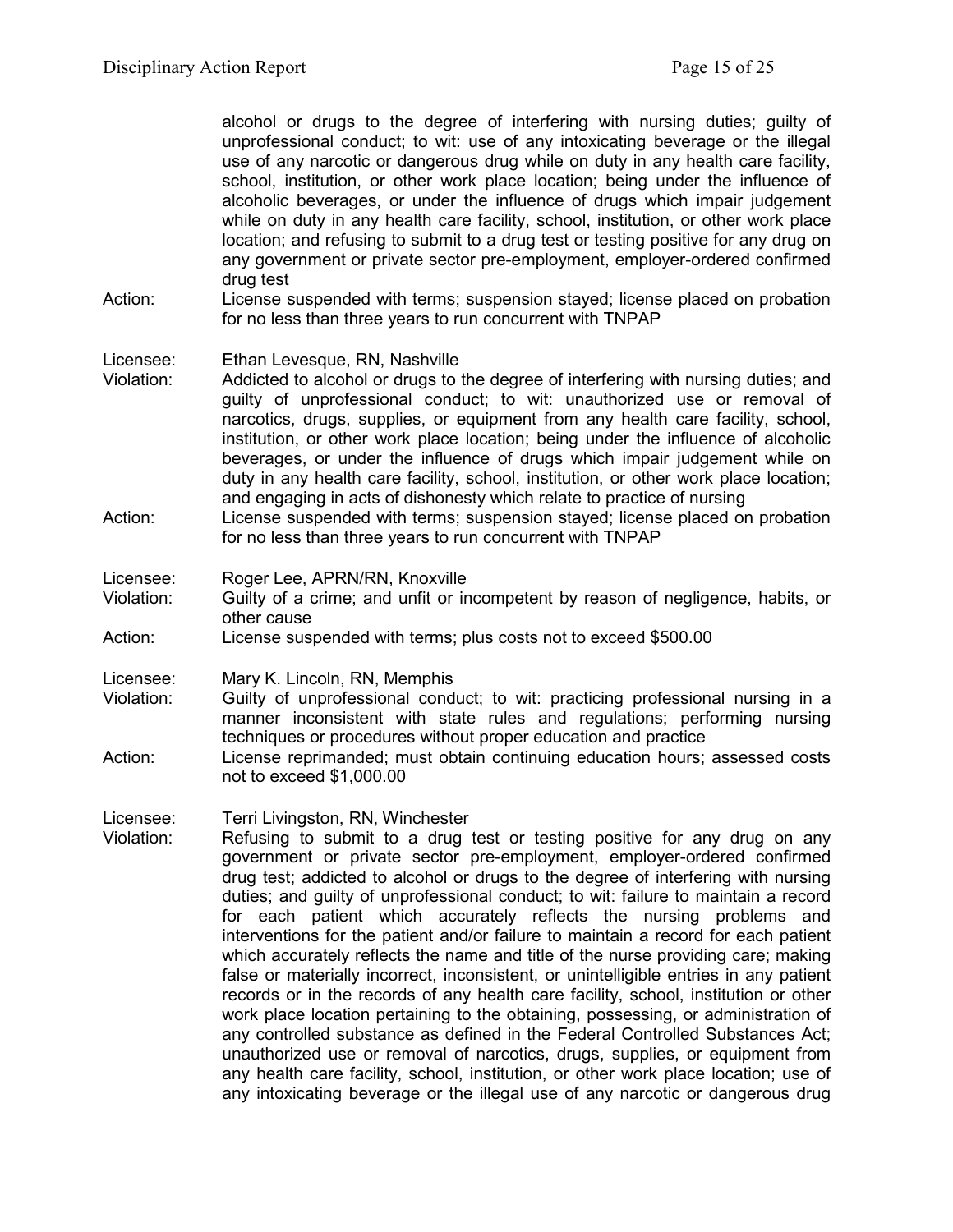while on duty in any health care facility, school, institution, or other work place location; being under the influence of alcoholic beverages, or under the influence of drugs which impair judgement while on duty in any health care facility, school, institution, or other work place location; and engaging in acts of dishonesty which relate to practice of nursing

Action: License suspended with terms

Licensee: Kimberly Dawn Marney, RN, La Follette

- Violation: Unfit or incompetent by reason of negligence, habits, or other cause; and guilty of unprofessional conduct; to wit: unauthorized use or removal of narcotics, drugs, supplies, or equipment from any health care facility, school, institution, or other work place location; use of any intoxicating beverage or the illegal use of any narcotic or dangerous drug while on duty in any health care facility, school, institution, or other work place location; engaging in acts of dishonesty which relate to practice of nursing; and refusing to submit to a drug test or testing positive for any drug on any government or private sector pre-employment, employer-ordered confirmed drug test
- Action: License suspended with terms

Licensee: Honey Cates Moon, LPN, Byrdstown

Violation: Guilty of unprofessional conduct; to wit: refusing to submit to a drug test or testing positive for any drug on any government or private sector preemployment, employer-ordered confirmed drug test; being under the influence of alcoholic beverages, or under the influence of drugs which impair judgement while on duty in any health care facility, school, institution, or other work place location; and engaging in acts of dishonesty which relate to practice of nursing Action: License suspended with terms

Licensee: Donna M. Morse, RN, Gallatin

- Violation: Guilty of fraud or deceit in procuring or attempting to procure a license to practice nursing; guilty of a crime; addicted to alcohol or drugs to the degree of interfering with nursing duties; and guilty of unprofessional conduct; to wit: engaging in acts of dishonesty which relate to practice of nursing
- Action: License suspended with terms; must obtain continuing education hours; assessed civil penalty of \$100.00

Licensee: James B. Parker, RN, Maryville

Violation: Tested positive for any drug on any government or private sector preemployment, or employer-ordered confirmed drug test; guilty of unprofessional conduct; to wit: making false or materially incorrect, inconsistent, or unintelligible entries in any patient records or in the records of any health care facility, school, institution or other work place location pertaining to the obtaining, possessing, or administration of any controlled substance as defined in the Federal Controlled Substances Act; and unauthorized use or removal of narcotics, drugs, supplies, or equipment from any health care facility, school, institution, or other work place location

Action: License suspended with terms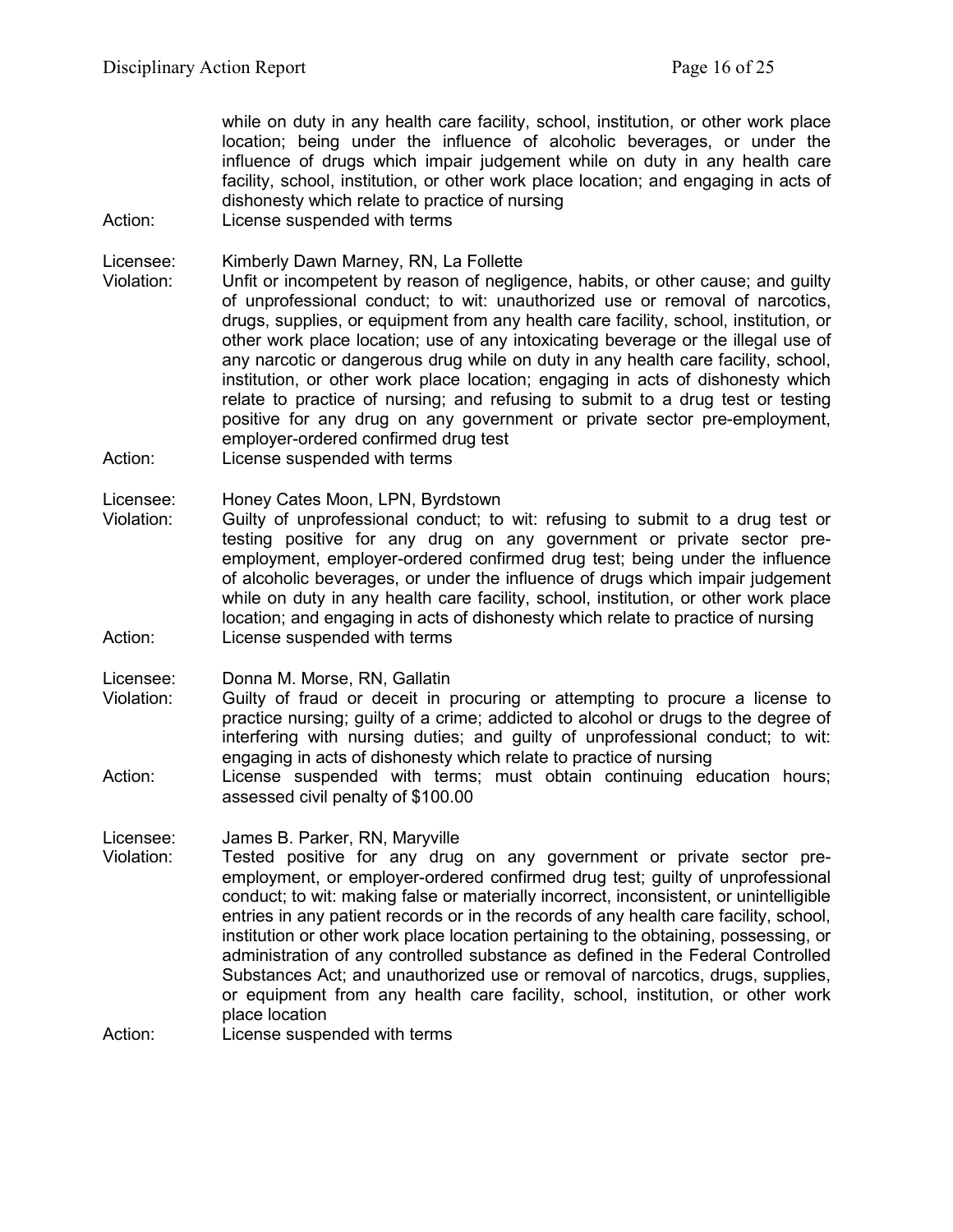Licensee: Kristal D. Parker, LPN, Pryor OK

- Violation: Unfit or incompetent by reason of negligence, habits, or other cause; addicted to alcohol or drugs to the degree of interfering with nursing duties; and guilty of unprofessional conduct; to wit: unauthorized use or removal of narcotics, drugs, supplies, or equipment from any health care facility, school, institution, or other work place location; engaging in acts of dishonesty relating to practice of nursing; and refusing to submit to a drug test or testing positive for any drug on any government or private sector pre-employment, employer-ordered confirmed drug test
- Action: License suspended with terms; plus costs not to exceed \$1,000.00

## Licensee: Jennifer Scruggs Rogers Pounders, MS LPN, Nesbit MS

- Violation: Guilty of unprofessional conduct; to wit: failure to maintain a record for each patient which accurately reflects the nursing problems and interventions for the patient and/or failure to maintain a record for each patient which accurately reflects the name and title of the nurse providing care; making false or materially incorrect, inconsistent, or unintelligible entries in any patient records or in the records of any health care facility, school, institution or other work place location pertaining to the obtaining, possessing, or administration of any controlled substance as defined in the Federal Controlled Substances Act; Unauthorized use or removal of narcotics, drugs, supplies, or equipment from any health care facility, school, institution or other work place location; and engaging in acts of dishonesty which relate to the practice of nursing
- Action: Privilege to practice in Tennessee revoked; assessed civil penalties of \$2,000.00; plus costs not to exceed \$5,000.00

Licensee: Alicia K. Rainey, LPN, Hermitage

- Violation: Guilty of unprofessional conduct; to wit: failure to maintain a record for each patient which accurately reflects the nursing problems and interventions for the patient and/or failure to maintain a record for each patient which accurately reflects the name and title of the nurse providing care; making false or materially incorrect, inconsistent, or unintelligible entries in any patient records or in the records of any health care facility, school, institution or other work place location pertaining to the obtaining, possessing, or administration of any controlled substance as defined in the Federal Controlled Substances Act; unauthorized use or removal of narcotics, drugs, supplies, or equipment from any health care facility, school, institution, or other work place location; and engaging in acts of dishonesty which relate to practice of nursing
- Action: License suspended with terms; 20 hours of continuing education required if no monitoring agreement is recommended; plus costs not to exceed \$200.00

Licensee: Valerie Elizabeth Reese, RN, Chattanooga

Violation: Guilty of unprofessional conduct; to wit: failure to maintain a record for each patient which accurately reflects the nursing problems and interventions for the patient and/or failure to maintain a record for each patient which accurately reflects the name and title of the nurse providing care; making false or materially incorrect, inconsistent, or unintelligible entries in any patient records or in the records of any health care facility, school, institution or other work place location pertaining to the obtaining, possessing, or administration of any controlled substance as defined in the Federal Controlled Substances Act; unauthorized use or removal of narcotics, drugs, supplies, or equipment from any health care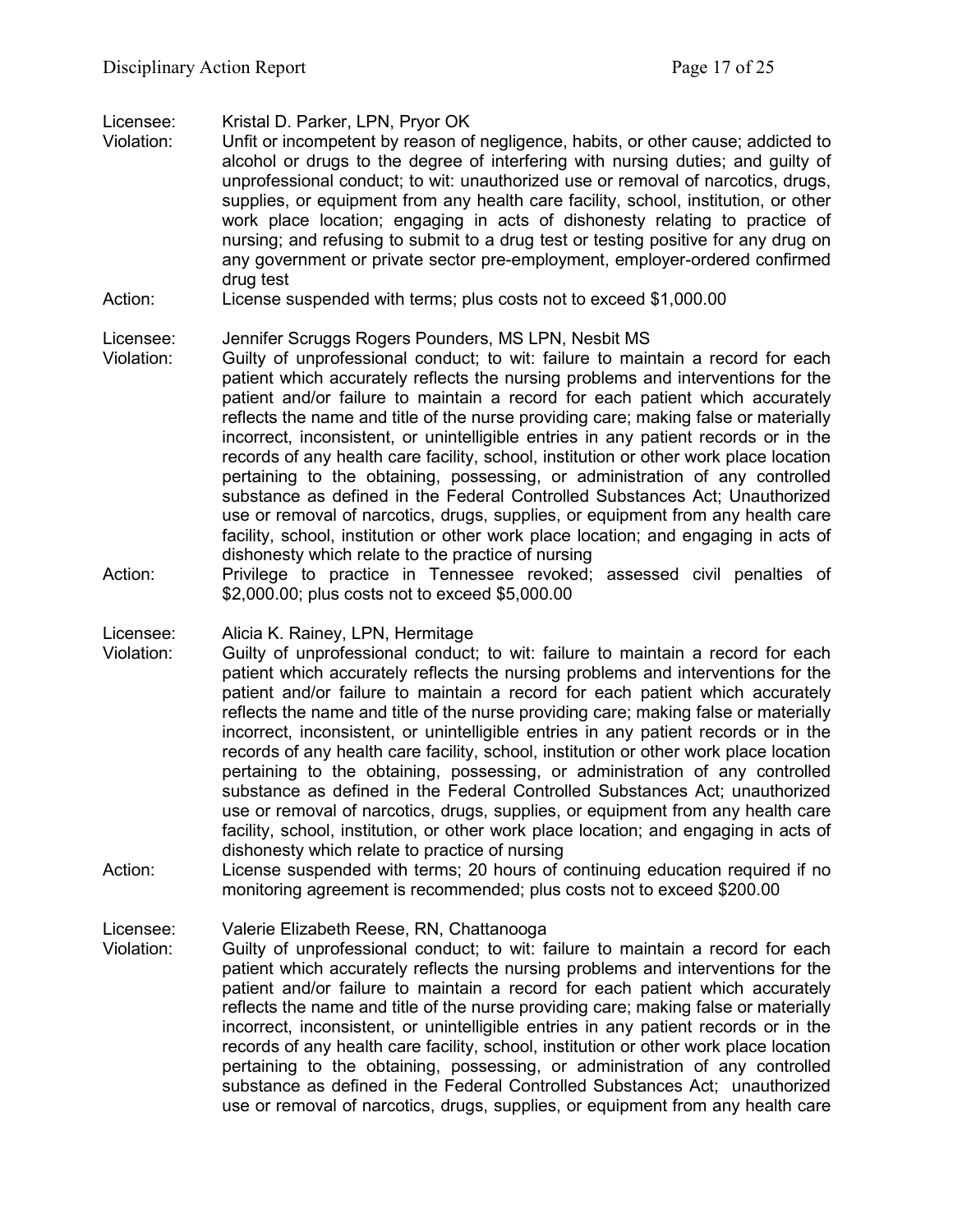| Action:                            | facility, school, institution, or other work place location; and engaging in acts of<br>dishonesty which relate to practice of nursing<br>License suspended with terms                                                                                                                                                                                                                                                                                                                                                                                                                                                                              |
|------------------------------------|-----------------------------------------------------------------------------------------------------------------------------------------------------------------------------------------------------------------------------------------------------------------------------------------------------------------------------------------------------------------------------------------------------------------------------------------------------------------------------------------------------------------------------------------------------------------------------------------------------------------------------------------------------|
| Licensee:<br>Violation:<br>Action: | Lucille Schutz, RN, Portland<br>Guilty of unprofessional conduct; to wit: revocation, suspension, probation or<br>other discipline of a license to practice nursing by another state of territory of the<br>United States for any act or omission which would constitute grounds for the<br>revocation, suspension, probation or other discipline of a license in this state<br>License reprimanded; must obtain continuing education hours; assessed costs<br>not to exceed \$1,000.00                                                                                                                                                             |
| Licensee:<br>Violation:<br>Action: | Crystal A. Scott, LPN, Watauga<br>Guilty of unprofessional conduct; to wit: failure to maintain a record for each<br>patient which accurately reflects the nursing problems and interventions for the<br>patient and/or failure to maintain a record for each patient which accurately<br>reflects the name and title of the nurse providing care; and engaging in acts of<br>dishonesty which relate to practice of nursing<br>License suspended with terms; assessed civil penalties of \$500.00; plus costs<br>not to exceed \$5,000.00                                                                                                          |
| Licensee:<br>Violation:<br>Action: | Jami A. Sixbey, LPN, Cookeville<br>Guilty of unprofessional conduct; to wit: refusing to submit to a drug test or<br>testing positive for any drug on any government or private sector pre-<br>employment, employer-ordered confirmed drug test; unauthorized use or<br>removal of narcotics, drugs, supplies, or equipment; being under the influence of<br>alcoholic beverages, or under the influence of drugs which impair judgement<br>while on duty in any health care facility, school, institution, or other work place<br>location; and engaging in acts of dishonesty which relate to practice of nursing<br>License suspended with terms |
| Licensee:<br>Violation:<br>Action: | Lindsey Nicole Strange, LPN, Murfreesboro<br>Guilty of unprofessional conduct<br>License granted; license suspended with terms; suspension stayed; license<br>placed on probation for no less than two years to run concurrent with TNPAP                                                                                                                                                                                                                                                                                                                                                                                                           |
| Licensee:<br>Violation:<br>Action: | Catherine L. Tindell, LPN, Powell<br>Guilty of unprofessional conduct; to wit: practicing practical nursing in this state<br>on a lapsed license or beyond the period of valid temporary permit<br>License suspended; assessed civil penalty of \$500.00; requirements met prior<br>to Order ratification; suspension lifted                                                                                                                                                                                                                                                                                                                        |
| Licensee:<br>Violation:<br>Action: | Jessica Lynn Turnbill, LPN, Harriman<br>Guilty of unprofessional conduct; to wit: refusing to submit to a drug test or<br>testing positive for any drug on any government or private sector pre-<br>employment, employer-ordered confirmed drug test<br>License suspended with terms; assessed costs not to exceed \$1,000.00                                                                                                                                                                                                                                                                                                                       |
| Licensee:<br>Violation:            | Kevin D. Trew, RN, Benton<br>Addicted to alcohol or drugs to the degree of interfering with nursing duties; and<br>guilty of unprofessional conduct; to wit: unauthorized use or removal of                                                                                                                                                                                                                                                                                                                                                                                                                                                         |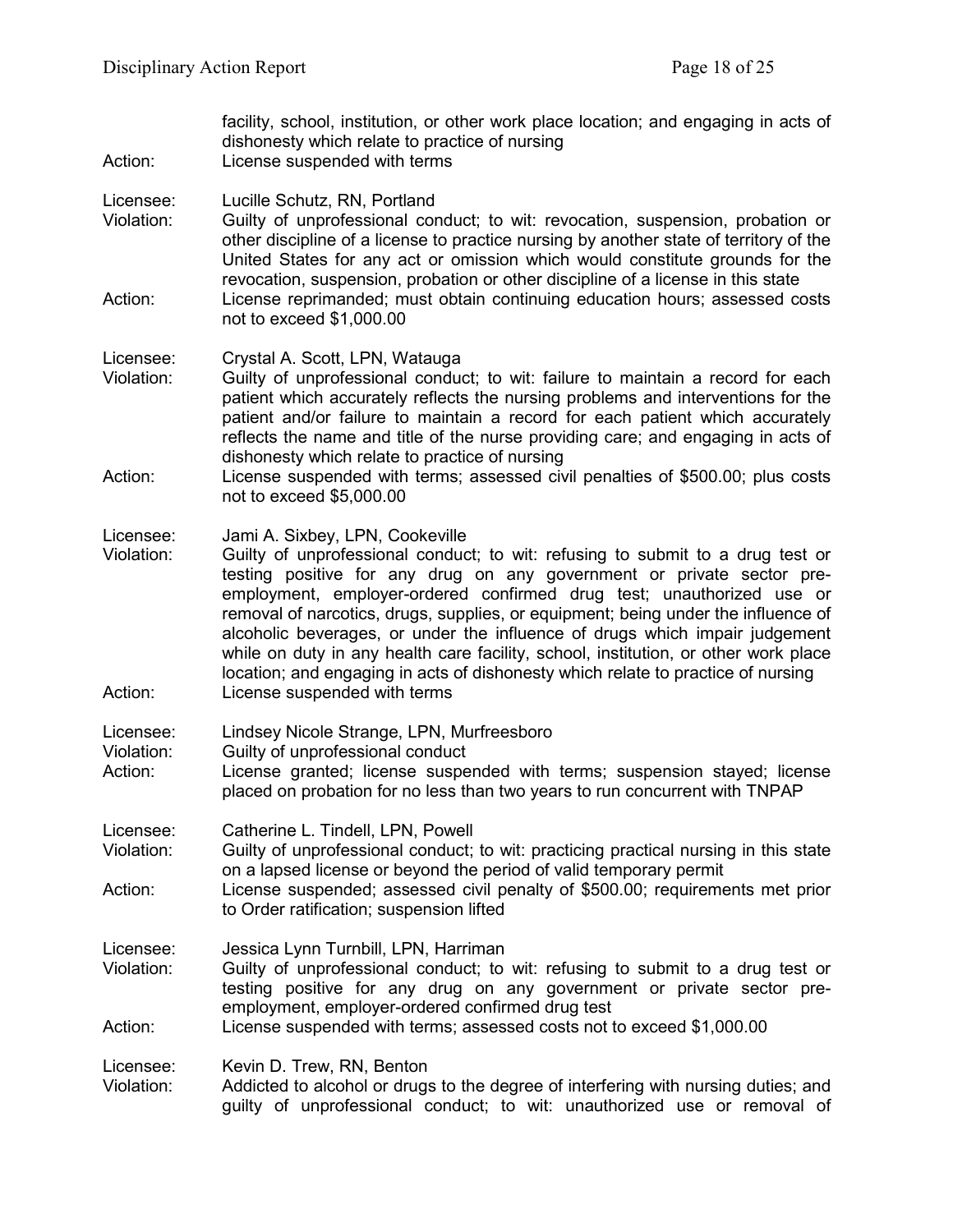narcotics, drugs, supplies, or equipment; being under the influence of alcoholic beverages, or under the influence of drugs which impair judgement while on duty in any health care facility, school, institution, or other work place location; and refusing to submit to a drug test or testing positive for any drug on any government or private sector pre-employment, employer-ordered confirmed drug test

Action: License suspended with terms

Licensee: Abigail K. Webb, RN, Elizabethton Violation: Unfit or incompetent by reason of negligence, habits, or other cause<br>Action: License suspended with terms: assessed civil penalty of \$750.00: pl License suspended with terms; assessed civil penalty of \$750.00; plus costs not to exceed \$5,000.00

- Licensee: Teresa Duncan Webb, APRN/RN, Sevierville Violation: Guilty of unprofessional conduct; to wit: has violated for attempted to violate, directly or indirectly, or assisted in or abetted the violation of, or conspired to violate, any revision of this chapter or any lawful order of the board issued pursuant thereto; practice nursing during the time the person's license issued under this chapter is suspended or revoked; failure to maintain a record for each patient which accurately reflects the nursing problems and interventions for the patient and/or failure to maintain a record for each patient which accurately reflects the name and title of the nurse providing care; and engaging in acts of dishonesty which relate to the practice of nursing
- Action: APRN voluntarily surrendered with agreement to never reapply for certificate in Tennessee; RN license placed on probation for three years in addition to current probation for no less than a cumulative total of eight years to run concurrent with TNPAP; must obtain thirty hours of continuing education; assessed civil penalties of \$9,000.00; plus costs not to exceed \$5,000.00 in addition to previous assessed costs
- Licensee: Sandra E. Witt, RN, McMinnville
- Violation: Guilty of unprofessional conduct; to wit: practicing practical nursing in this state on a lapsed license or beyond the period of a valid temporary permit
- Action: License placed on probation for no less than one year; must obtain continuing education hours; assessed civil penalties in the amount of \$1,000.00

#### Licensee: Carson W. Wyatt, RN, Columbia

- Violation: Unfit or incompetent by reason of negligence, habits, or other cause; addicted to alcohol or drugs to the degree of interfering with nursing duties; and guilty of unprofessional conduct; to wit: unauthorized use or removal of narcotics, drugs, supplies, or equipment from any health care facility, school, institution, or other work place location
- Action: License suspended with terms; must obtain continuing education hours

## **BOARD OF OSTEOPATHIC EXAMINATION**

Licensee: Gregory P. Norwood, DO, Hernando, Mississippi<br>Violation: Guilty of receiving disciplinary action in another st Guilty of receiving disciplinary action in another state. Action: License voluntarily surrendered; assessed costs of the cause not to exceed \$3,000.00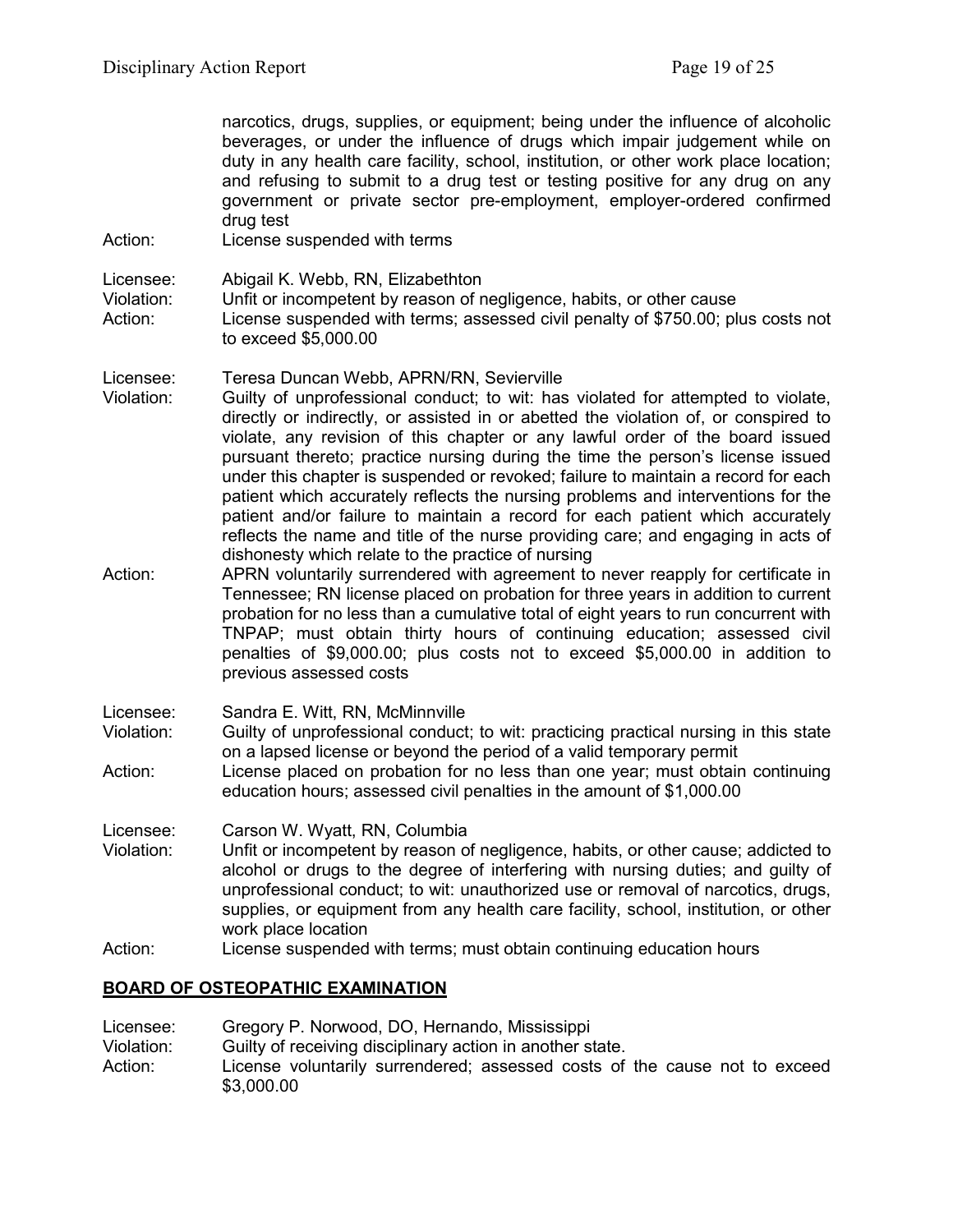#### **BOARD OF PHARMACY**

Licensee: Therasia H. Carney, RT, Nashville

Violation: Alleged failure to adhere to the Board's statutes and rules as follows; It is alleged that Respondent violated the following laws: It is unlawful for any person, firm or corporation to possess, sell, barter or give away any drug known as legend drugs…except upon the written prescription of a duly licensed physician, certified physician's assistant, nurse…who is rendering service under the supervision, control and responsibility of a licensed physician…a dentist, an optometrist…or a veterinarian, and compounded or dispensed by a duly registered pharmacist. It is unlawful for any person, firm or corporation to obtain or attempt to obtain a legend drug, or to procure to attempt to procure the administration of a legend drug, by fraud, deceit, misrepresentation, subterfuge, forgery, alteration of a prescription, by the concealment of material fact, or by the use of a false name or address. It is unlawful for any person to have in such person's possession, any drug herein defined or enumerated, without the same having been prescribed by a duly licensed physician, certified physician assistant, dentist, optometrist…or veterinarian, and having been dispensed by a pharmacy duly licensed and registered in this state, unless such person was a resident of another state and had the prescription therefore filled by a duly licensed and registered pharmacist of such other state. It is unlawful for any person knowingly or intentionally to: Acquire or obtain, or attempt to acquire or attempt to obtain, possession of controlled substance by misrepresentation, fraud, forgery, deception or subterfuge. Engaging in conduct prohibited or made unlawful by any of the provisions of parts 2-5 of this chapter or any other laws of the state or of the United States relating to drugs or to the practice of pharmacy. Been guilty of dishonorable, immoral, unethical or unprofessional conduct. Action: Voluntary surrendered (same as revocation)

- Licensee: Amanda Joelean Davis
- Violation: Failure to pay child support and is in arrears
- Action: License suspended
- Licensee: Jimmy T. Gean, D.PH., Adamsville
- Violation: Failure to adhere to the Board's statutes and rules as follows; Engaged in conduct prohibited or made unlawful by any of the provisions of part 2-5 of this chapter or any other laws of the state of the United States relating to drugs or to the practice of pharmacy; Failed to comply with a… duly promulgated rule of the board; failed to comply with federal regulations regarding controlled-substance recordkeeping
- Action: Assessed \$1000.00 civil penalties; complete 15 hours of continuing education in record keeping, non-sterile compounding and dispensing controlled substances; case cost

Licensee: Hospice Source LLC, Establishment, Chattanooga

Violation: Failure to timely submit new-ownership and change-in-location applications to the Board. Failure to adhere to the Board's statutes and rules as follows: An application for an existing pharmacy practice site, manufacturer, outsourcing facility, oxygen supplier or wholesaler/distributor physically located within the state of Tennessee must be filed when the pharmacy practice site, manufacturer, outsourcing facility, oxygen supplier or wholesaler/distributor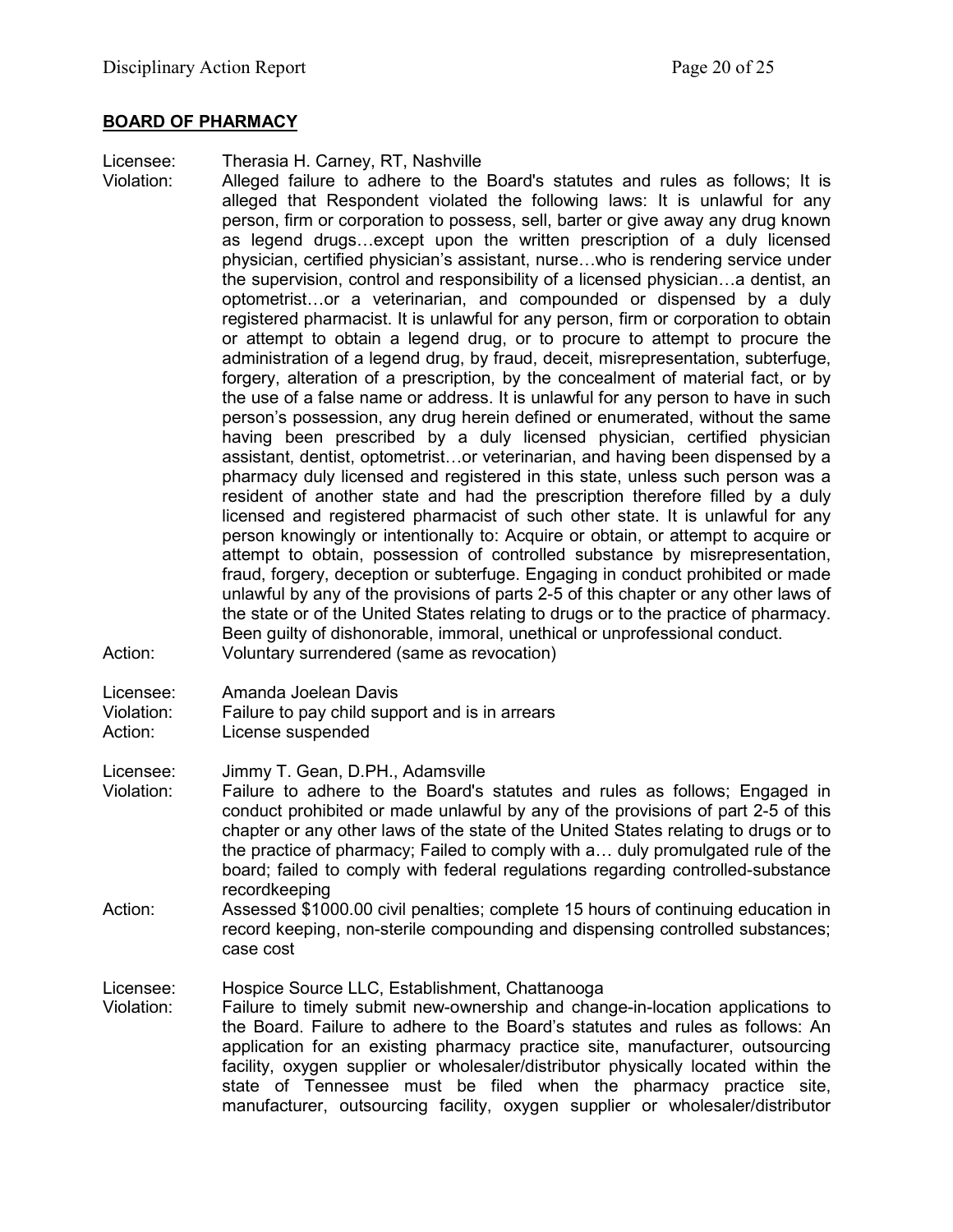| Action:                            | changes name, location or ownership; No Changes in any information in<br>paragraphs (1), (2), or (3) of this rule shall be submitted in writing to the Board<br>of Pharmacy immediately; Failed to comply with a duly promulgated rule of the<br>Board.<br>Assessed civil penalty of \$600.00                                                                                                                                                                                                                                                                                                   |
|------------------------------------|-------------------------------------------------------------------------------------------------------------------------------------------------------------------------------------------------------------------------------------------------------------------------------------------------------------------------------------------------------------------------------------------------------------------------------------------------------------------------------------------------------------------------------------------------------------------------------------------------|
|                                    |                                                                                                                                                                                                                                                                                                                                                                                                                                                                                                                                                                                                 |
| Licensee:<br>Violation:<br>Action: | Kristen LaCava, PT, Eagleville<br>Failure to pay child support<br>License suspended                                                                                                                                                                                                                                                                                                                                                                                                                                                                                                             |
| Licensee:<br>Violation:<br>Action: | Amanda Renee Matney, D.PH., Bristol<br>Failure to adhere to the Board's statutes and rules as follows; Upon the receipt<br>of a medical or prescription order and following a review of the patient's record,<br>a pharmacist shall personally counsel the patient or caregiver "face-to-face" if<br>the patient or caregiver is present. If the patient or caregiver is not present, a<br>pharmacist shall make a reasonable effort to counsel through alternative means;<br>Failed to comply with a lawful order or duly promulgated rule of the Board.<br>Assessed a civil penalty \$1000.00 |
| Licensee:                          | Kathryn Cowsert Nolan, RT, Knoxville                                                                                                                                                                                                                                                                                                                                                                                                                                                                                                                                                            |
| Violation:<br>Action:              | Failure to adhere to the Board's statutes and rules as follows; Upon the receipt<br>of a medical or prescription order and following a review of the patient's record,<br>a pharmacist shall personally counsel the patient or caregiver "face-to-face" if<br>the patient or caregiver is present. If the patient or caregiver is not present, a<br>pharmacist shall make a reasonable effort to counsel through alternative means;<br>Failed to comply with a lawful order or duly promulgated rule of the Board.<br>License reprimanded                                                       |
| Licensee:<br>Violation:            | Martha Warriner Powers, D.PH., Blountville<br>Failure to adhere to the Board's statutes and rules as follows; Upon the receipt<br>of a medical or prescription order and following a review of the patient's record,<br>a pharmacist shall personally counsel the patient or caregiver "face-to-face" if<br>the patient or caregiver is present. If the patient or caregiver is not present, a<br>pharmacist shall make a reasonable effort to counsel through alternative means;<br>Failed to comply with a lawful order or duly promulgated rule of the Board.                                |
| Action:                            | Assessed \$1000.00 civil penalty                                                                                                                                                                                                                                                                                                                                                                                                                                                                                                                                                                |
| Licensee:<br>Violation:            | Lindsey N. Snyder, D.PH, Sevierville<br>Failure to adhere to the Board's statutes and rules as follows; Upon the receipt<br>of a medical or prescription order and following a review of the patient's record,<br>a pharmacist shall personally counsel the patient or caregiver "face-to-face" if<br>the patient or caregiver is present. If the patient or caregiver is not present, a<br>pharmacist shall make a reasonable effort to counsel through alternative means;<br>Failed to comply with a lawful order or duly promulgated rule of the Board.                                      |
| Action:                            | Assessed \$1000.00 civil penalty                                                                                                                                                                                                                                                                                                                                                                                                                                                                                                                                                                |
| Licensee:<br>Violation:            | Bonnie Renee Stinson, RT, Murfreesboro<br>Failure to adhere to the Board's statutes and rules as follows; It is unlawful for<br>any person, firm or corporation to possess, sell, barter or give away any drug<br>known as legend drugsexcept upon the written prescription of a duly licensed<br>physician, certified physician's assistant, nursewho is rendering service under                                                                                                                                                                                                               |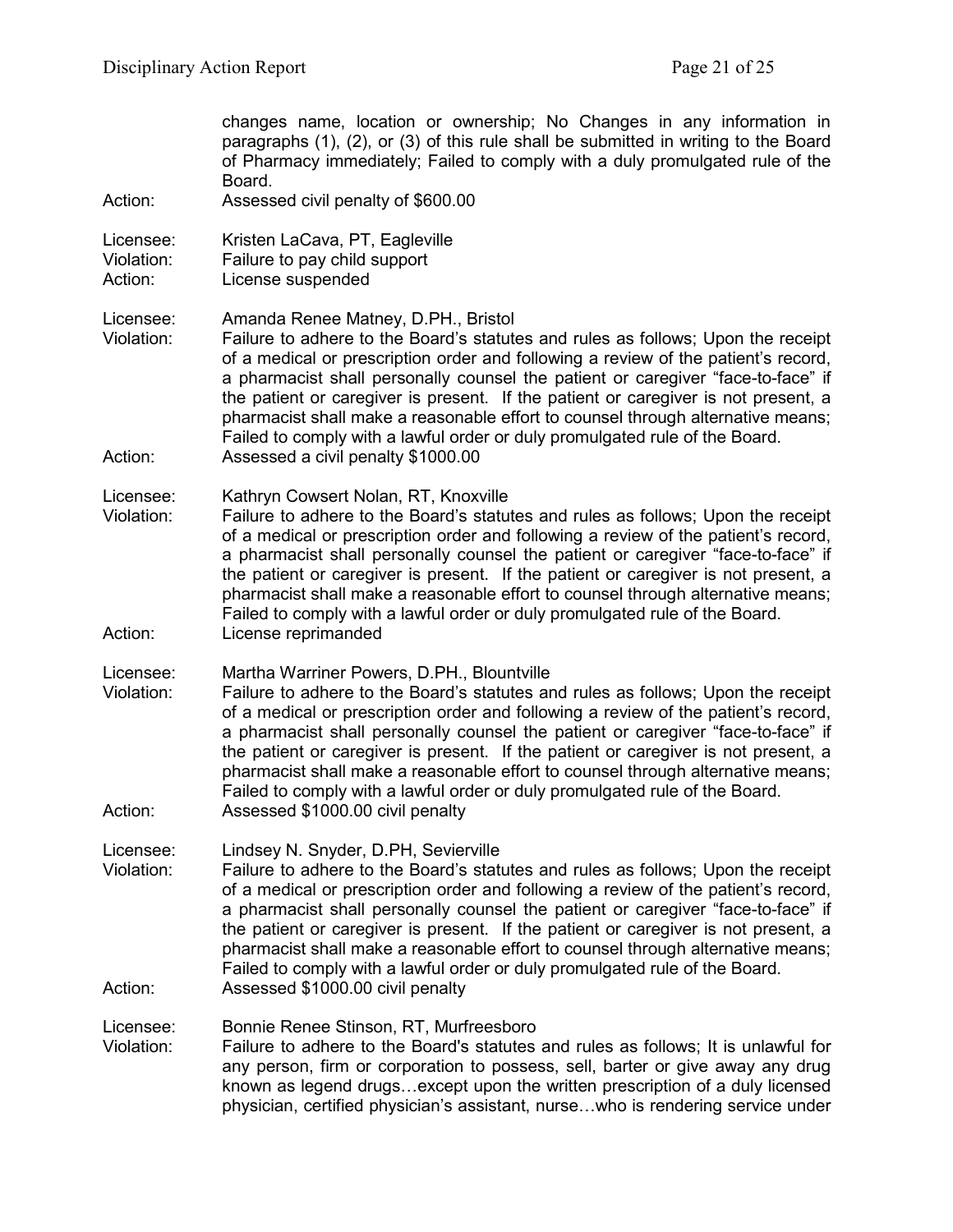the supervision, control and responsibility of a licensed physician…a dentist, an optometrist…or a veterinarian, and compounded or dispensed by a duly registered pharmacist. It is unlawful for any person, firm or corporation to obtain or attempt to obtain a legend drug, or to procure to attempt to procure the administration of a legend drug, by fraud, deceit, misrepresentation, subterfuge, forgery, alteration of a prescription, by the concealment of material fact, or by the use of a false name or address. It is unlawful for any person to have in such person's possession, any drug herein defined or enumerated, without the same having been prescribed by a duly licensed physician, certified physician assistant, dentist, optometrist…or veterinarian, and having been dispensed by a pharmacy duly licensed and registered in this state, unless such person was a resident of another state and had the prescription therefore filled by a duly licensed and registered pharmacist of such other state. It is unlawful for any person knowingly or intentionally to: Acquire or obtain, or attempt to acquire or attempt to obtain, possession of controlled substance by misrepresentation, fraud, forgery, deception or subterfuge. Engaging in conduct prohibited or made unlawful by any of the provisions of parts 2-5 of this chapter or any other laws of the state or of the United States relating to drugs or to the practice of pharmacy. Been guilty of dishonorable, immoral, unethical or unprofessional conduct. Action: Voluntary surrendered (same as revocation)

#### Licensee: Todd's Discount Pharmacy, Establishment, Adamsville

- Violation: Failure to adhere to the Board's statutes and rules as follows; Engaged in conduct prohibited or made unlawful by any of the provisions of part 2-5 of this chapter or any other laws of the state of the United States relating to drugs or to the practice of pharmacy; Failed to comply with a… duly promulgated rule of the board; failed to comply with federal regulations regarding controlled-substance recordkeeping
- Action: Assessed civil penalty of \$1,500.00; plus case costs

#### Licensee: Kathleen E. Waffird, RT, Hendersonville

Violation: Failure to adhere to the board status and rules as follows; It is unlawful for any person, firm or corporation to possess, sell, barter or give away any drug known as legend drugs…except upon the written prescription of a duly licensed physician, certified physician's assistant, nurse…who is rendering service under the supervision, control and responsibility of a licensed physician…a dentist, an optometrist…or a veterinarian, and compounded or dispensed by a duly registered pharmacist. It is unlawful for any person, firm or corporation to obtain or attempt to obtain a legend drug, or to procure to attempt to procure the administration of a legend drug, by fraud, deceit, misrepresentation, subterfuge, forgery, alteration of a prescription, by the concealment of material fact, or by the use of a false name or address. It is unlawful for any person to have in such person's possession, any drug herein defined or enumerated, without the same having been prescribed by a duly licensed physician, certified physician assistant, dentist, optometrist…or veterinarian, and having been dispensed by a pharmacy duly licensed and registered in this state, unless such person was a resident of another state and had the prescription therefore filled by a duly licensed and registered pharmacist of such other state. It is unlawful for any person knowingly or intentionally to: Acquire or obtain, or attempt to acquire or attempt to obtain, possession of controlled substance by misrepresentation, fraud, forgery, deception or subterfuge. Engaging in conduct prohibited or made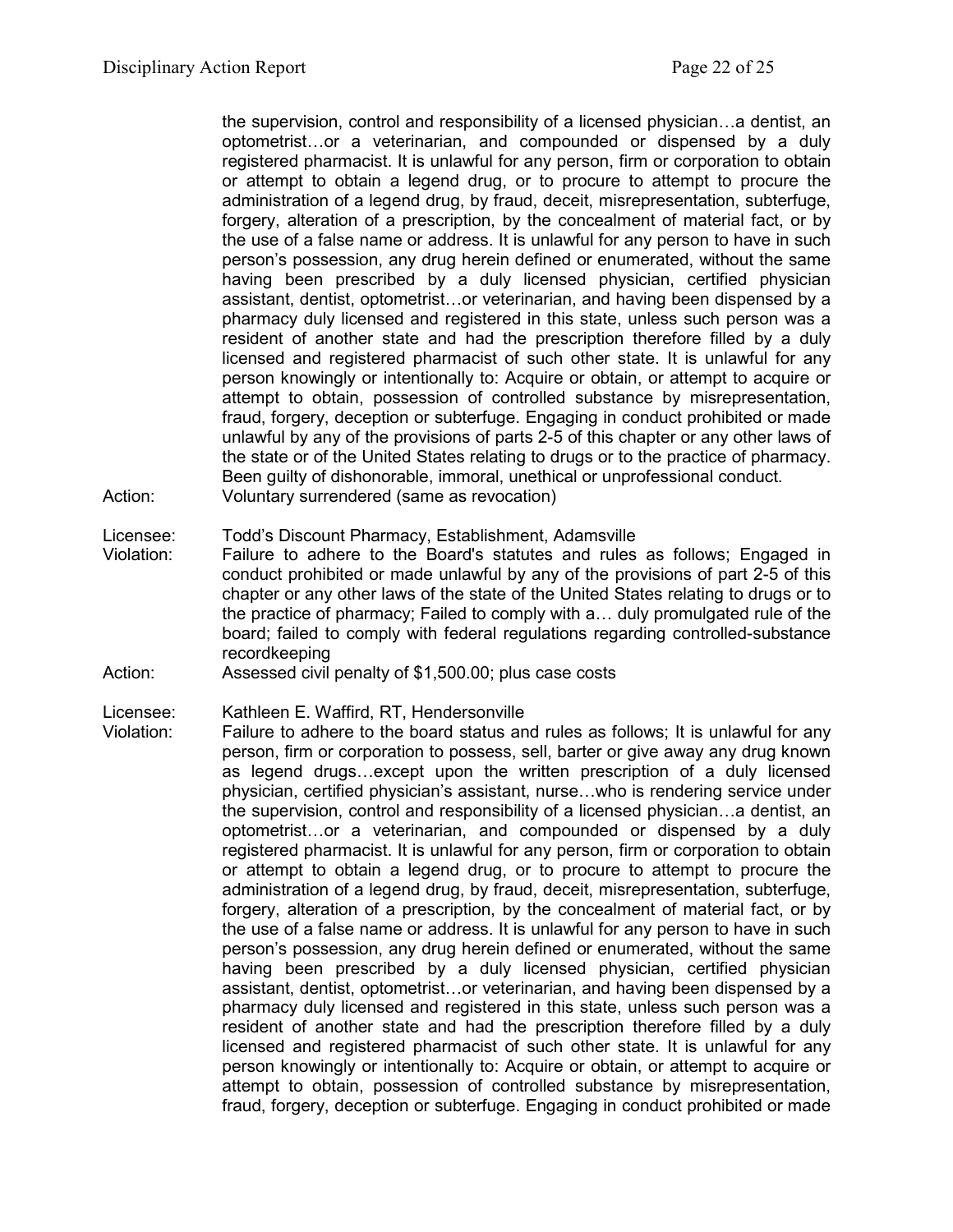unlawful by any of the provisions of parts 2-5 of this chapter or any other laws of the state or of the United States relating to drugs or to the practice of pharmacy. Been guilty of dishonorable, immoral, unethical or unprofessional conduct. Action: Voluntary surrendered (same as revocation)

Licensee: Walgreens Pharmacy #09429, Establishment, Elizabethton

- Violation: Failure to adhere to the Board's statutes and rules as follows; Upon the receipt of a medical or prescription order and following a review of the patient's record, a pharmacist shall personally counsel the patient or caregiver "face-to-face" if the patient or caregiver is present. If the patient or caregiver is not present, a pharmacist shall make a reasonable effort to counsel through alternative means; Failed to comply with a lawful order or duly promulgated rule of the Board. Action: Assessed civil penalty of \$1,000.00
- Licensee: Walgreens Pharmacy #12448, Establishment, Sevierville
- Violation: Failure to adhere to the Board's statutes and rules as follows; Upon the receipt of a medical or prescription order and following a review of the patient's record, a pharmacist shall personally counsel the patient or caregiver "face-to-face" if the patient or caregiver is present. If the patient or caregiver is not present, a pharmacist shall make a reasonable effort to counsel through alternative means; Failed to comply with a lawful order or duly promulgated rule of the Board. Action: Assessed civil penalty of \$2,000.00

## **BOARD OF PHYSICAL THERAPY**

| Licensee:  | Christopher L. Pierce, PT, Thompson's Station                                               |  |
|------------|---------------------------------------------------------------------------------------------|--|
| Violation: | Guilty of practicing while under the influence of alcohol.                                  |  |
| Action:    | License reprimanded and voluntarily surrendered; assessed costs not to exceed<br>\$3,500.00 |  |

## **BOARD OF PODIATRIC MEDICAL EXAMINERS**

- Licensee: Narin George Singer, DPM, Madison, Alabama<br>Violation: Guilty of engaging in the use of narcotics an
- Guilty of engaging in the use of narcotics and disciplinary action in another state.
- Action: License suspended with terms for Tennessee Medical Foundation evaluation and monitoring; surrender of drug enforcement agency license assessed costs not to exceed \$3,000.00

#### **BOARD OF PROFESSIONAL COUNSELORS, MARITAL & FAMILY THERAPISTS AND CLINICAL PASTORAL THERAPISTS**

| Licensee:<br>Violation: | John C. Danley, LPC-MHSP, Pegram<br>Guilty of engaging in professional misconduct regarding sexual and/or romantic |
|-------------------------|--------------------------------------------------------------------------------------------------------------------|
|                         | interaction or relationship with a client.                                                                         |
| Action:                 | License voluntarily surrendered; assessed costs not to exceed \$1,000.00                                           |
| Licensee:               | Abbe Utter, LMFT, CPT, Spring Hill                                                                                 |
| Violation:              | Failed to timely renew license and practiced on an expired license.                                                |
| Action:                 | Agreed Citation; assessed civil penalty of \$400.00                                                                |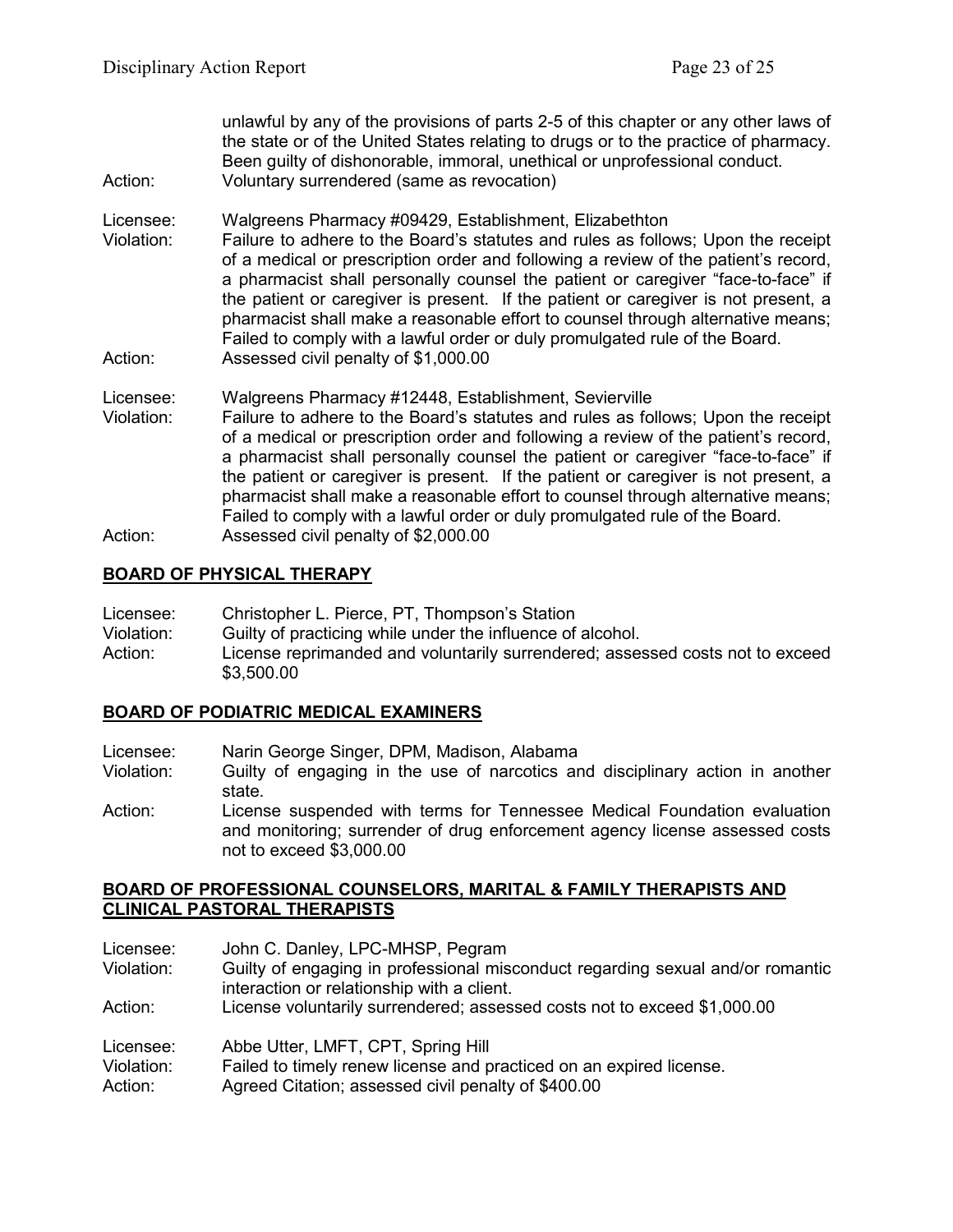## **BOARD OF RESPIRATORY CARE**

| Licensee:<br>Violation:<br>Action: | Crystal Dawn Cowan, RRT, Russellville<br>Failed to timely renew license and practiced on an expired license.<br>Agreed Citation; assessed civil penalty of \$500.00 |  |
|------------------------------------|---------------------------------------------------------------------------------------------------------------------------------------------------------------------|--|
| Licensee:                          | Jennifer Marie Gailes, Applicant, Memphis                                                                                                                           |  |
| Violation:                         | Guilty of criminal conviction history, immoral, unethical, unprofessional and<br>dishonorable conduct.                                                              |  |
| Action:                            | Conditional license granted and placed on probation with terms.                                                                                                     |  |

# **ABUSE REGISTRY**

| Name:       | <b>Jesse Barnett</b>   |
|-------------|------------------------|
| Abuse:      | Neglect                |
| Profession: | Caregiver              |
| Name:       | <b>Shelby Freeze</b>   |
| Abuse:      | Misappropriation       |
| Profession: | Caregiver              |
| Name:       | Dinesha Deisha Geter   |
| Abuse:      | Exploitation           |
| Profession: | Caregiver              |
| Name:       | <b>Marcus Hale</b>     |
| Abuse:      | Exploitation           |
| Profession: | <b>Not Provided</b>    |
| Name:       | Amy Lynn Jones         |
| Abuse:      | Neglect/Exploitation   |
| Profession: | Caregiver              |
| Name:       | <b>Billy Knight</b>    |
| Abuse:      | Exploitation           |
| Profession: | <b>Not Provided</b>    |
| Name:       | <b>Cory Miller</b>     |
| Abuse:      | Sexual                 |
| Profession: | Psychiatric Technician |
| Name:       | Tonequa Poindexter     |
| Abuse:      | Neglect                |
| Profession: | Caregiver              |
| Name:       | Vincent Antoinio Raya  |
| Abuse:      | Exploitation           |
| Profession: | <b>Not Provided</b>    |
|             |                        |